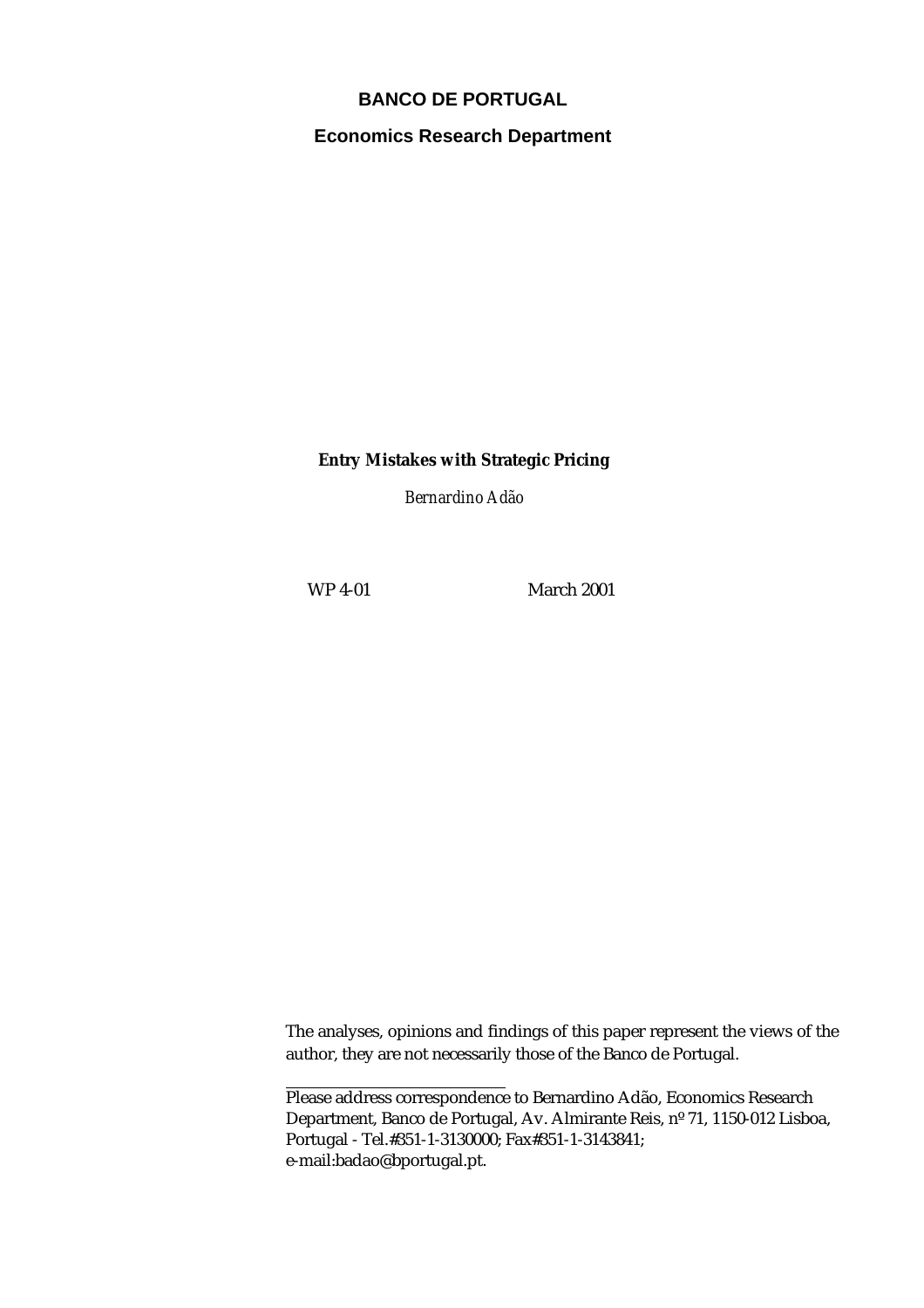## Entry Mistakes with Strategic Pricing<sup>1</sup>

Bernardino Adão Departamento de Estudos Económicos Banco de Portugal Av. Almirante Reis, 71 1150 Lisboa, Portugal Phone: 351-213128409 E-mail: badao@bportugal.pt March  $2001$ 

Keywords: entry mistakes, limit pricing, undefeated equilibrium, asymmetric information.

## Abstract

This paper concerns entry mistakes when the incumbent practices strategic pricing. It is shown that an entry mistake may be a Pareto outcome. Due to an agency problem between the owner and the manager of the entrant firm there may be pooling sequential equilibria with too much entry that are preferred by both the entrant and the incumbent. This result is surprising because it would be expected that the entrant would prefer to know the type of incumbent in the industry before he takes his decision.

<sup>&</sup>lt;sup>1</sup> I thank Ed Green, Jean Jacques Laffont, José Mata, Andy McLennan, Neil Wallace and two anonymous referees for comments. Special thanks go to one of these anonymous referees whose thorough comments greatly improved this article.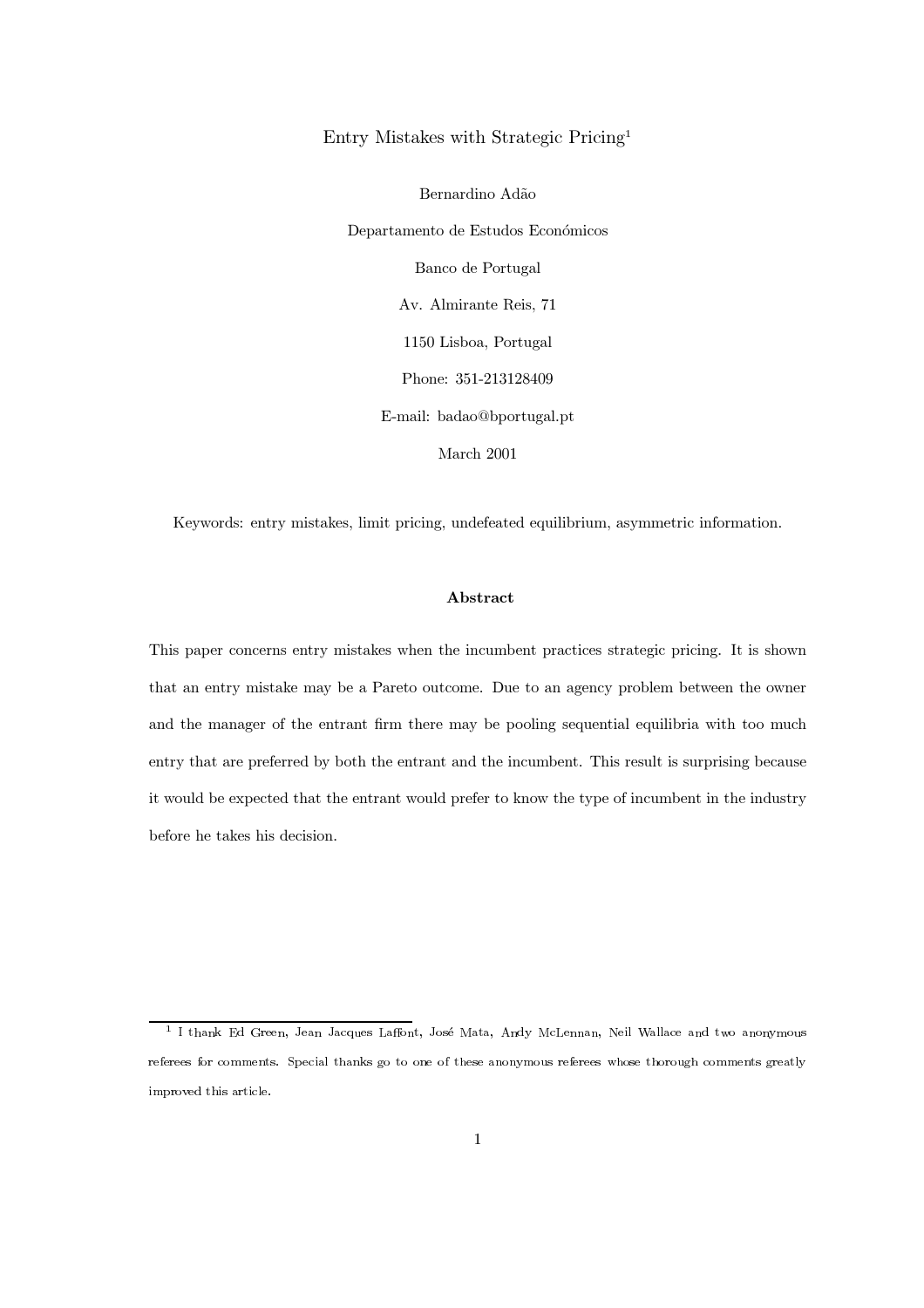### INTRODUCTION Ι.

This paper studies the possibility of entry mistakes (i.e. entries that cannot be sustained by the market) being optimal when the incumbent strategic variable to block entry is the price. There is evidence that firms use prices to make entry more difficult. Smiley (1988) surveys 293 product managers and similarly placed executives in manufacturing and service industry firms and reports that almost everyone admitted making occasional use of entry deterrence practices. About 58 percent of the respondents reported using frequently deterrence practices in their industry to defend existing products, and 16 percent of these reported frequent use of limit-pricing strategy to protect existing products. Singh et al (1998) conducted a similar survey in the food, electrical engineering and chemical industries and verified that 63 percent of the respondents reported the pricing policy to have high priority as a strategic variable to slow down or dissuade new products.

Moreover, the likelihood of occurring entry mistakes is non-negligible. Entrants are known to be many and to have an extremely high mortality rate. Dunne et al. (1988) calculated that entrants from one Census of Manufactures year to the next, a 5 year period, averaged 38.6 percent of the number of firms in an industry. They calculate that about 60 percent of the firms entering U.S. manufacturing in a given Census year exit before the next Census year. Mata et al. (1995) computed that about  $10\%$  of the operating firms in a given year did not exist in the previous year, and of those that entered,  $20\%$  will leave after the first year.

An important reason for an entrant to fail has to do with his lack of experience in the industry where he opens the new plant. Mata et al. (1995) analyse the survival histories of plants created by already established firms by distinguishing between those whose parent firm was already operating a plant in the industry in which the new plant starts, which they call an experienced entry, and those whose parent company has no activities in the industry, which they call a diversified entry. They verified that the 7 year survival rate of experienced entries exceeds that of diversified entries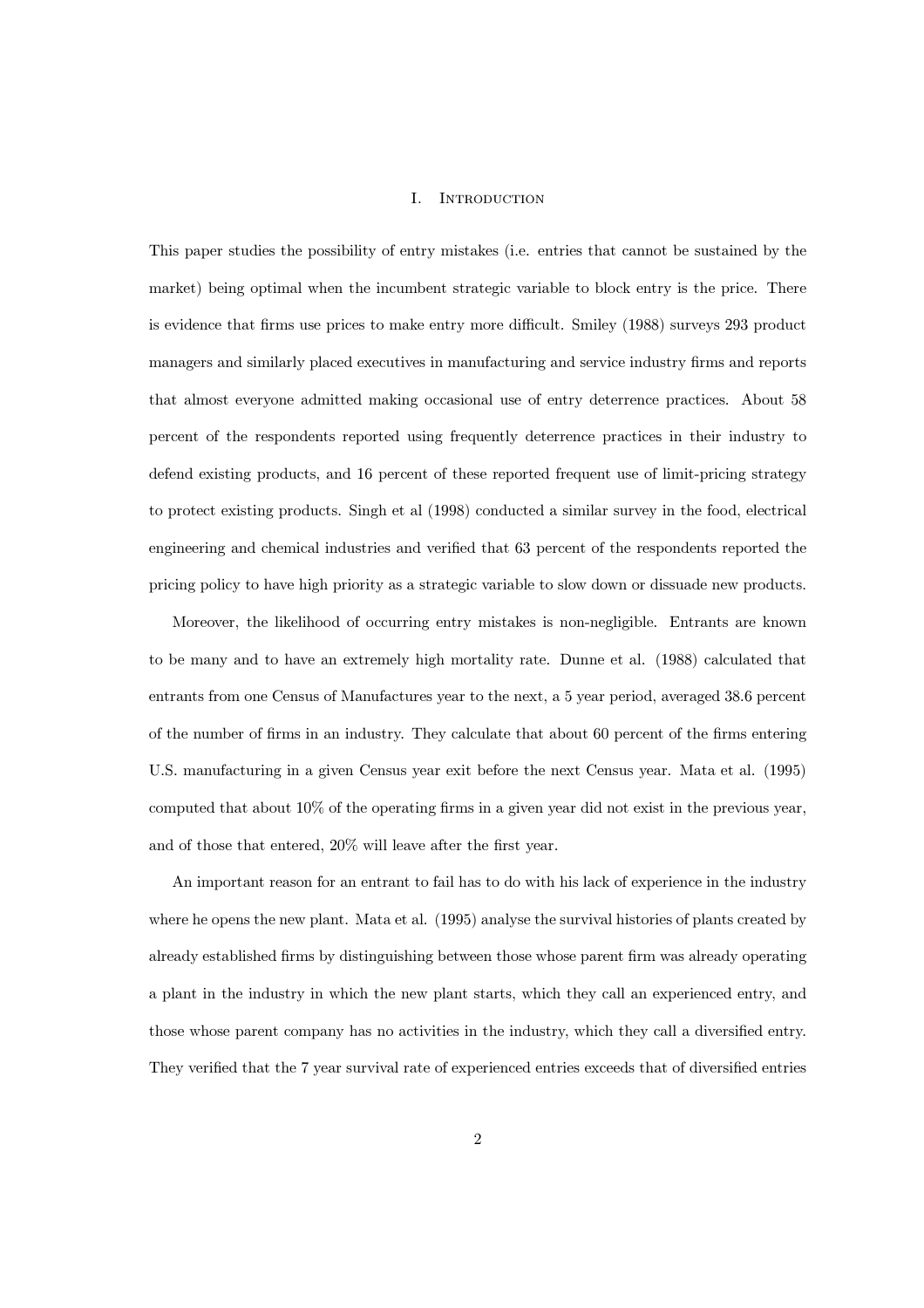by about 15 percent and the 7 year hazard rate of diversified entries exceeds that of experienced entries by about 18 percent.

The negative correlation between experience and entry failure is an indication that the probability of an entry mistake is larger when there are more uncertainties about the industry environment. In the model this feature of the real world is considered as the entrant is assumed to be unsure about the incumbent's input costs and about the incumbent's degree of efficiency. The incumbent may be able to increase the entrant's uncertainty about the industry environment by strategically using prices.

Milgrom and Roberts (1982) were the first to model the established firm and potential entrant as maximizing decision-makers in a game theoretical form. In the Milgrom and Roberts (1982) model, because the incumbent prefers to be a monopoly, he wants to convey the information that he has a low cost. The problem is that he has no direct means of doing so, even if he indeed has a low cost. The indirect way is to signal by producing a large pre-entry quantity. But a high pre-entry quantity may not deter entry, since knowing that it is in the incumbent self interest to produce such a quantity, a rational entrant will not necessarily infer that the incumbent has a low cost. The surprising result in Milgrom and Roberts (1982) is that there will be two type of equilibrium, separating and pooling. In the separating equilibria the pre-entry price reveals the incumbent's cost level and entry occurs as in a perfect-information model, in which nature moves first to determine the incumbent's cost and the potential entrant is informed of the result. In the pooling equilibria the pre-entry price does not reveal completely the incumbent's cost level.

In the case of a pooling equilibrium, ex-post the entrant may make a mistake. The ex-post mistake can be of two types: entering when he should not have entered or not entering when he should have entered. We will be concerned with the first type of mistake. A sufficient condition for this type of mistake to occur is that the prior probability assigned to the incumbent being of the high cost type is large enough that there is entry for a pooling pre-entry price.

The high level of entry failure we observe in the real world is associated with a waste of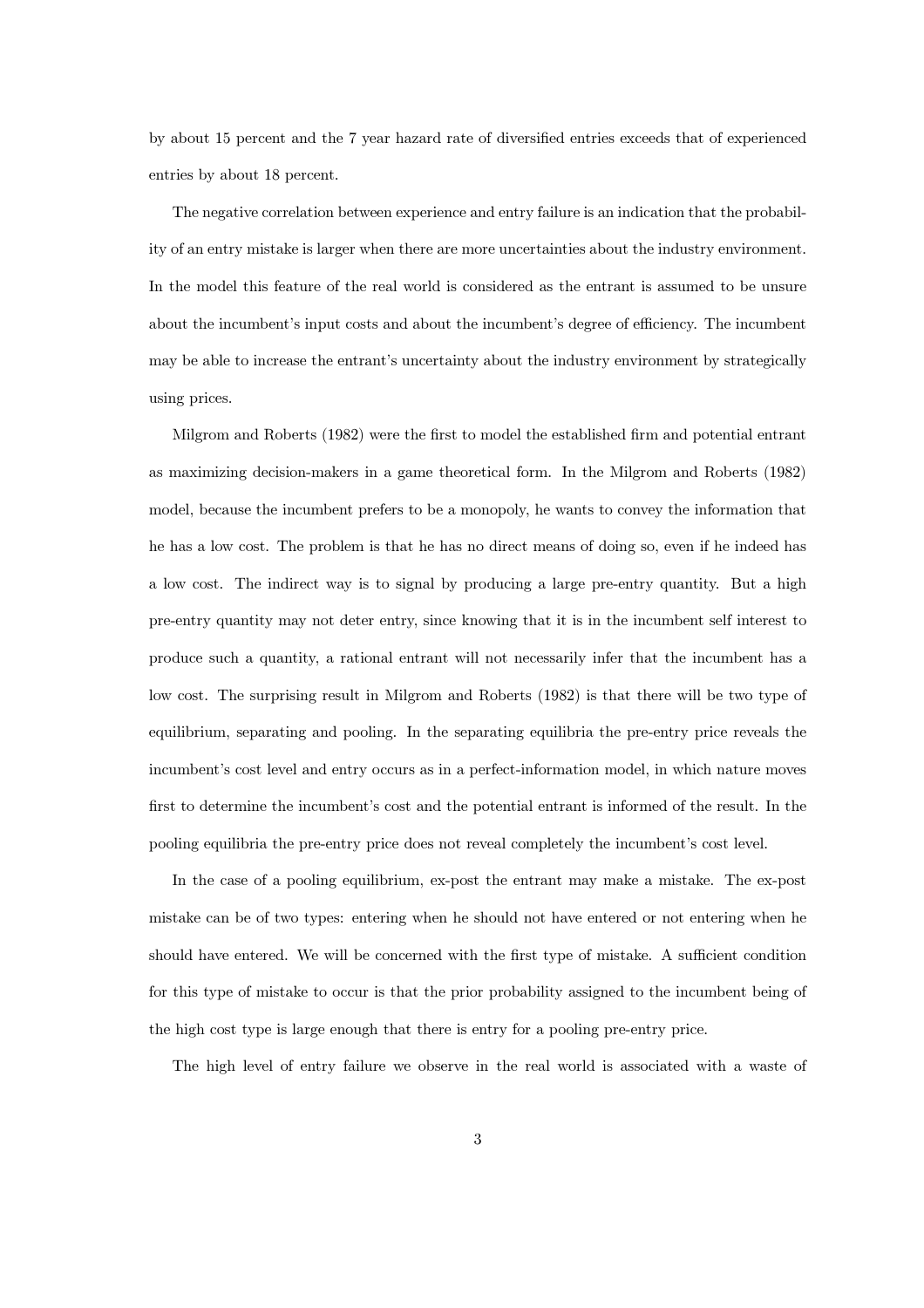resources. Nevertheless, we argue, in a second best world might be preferable to have entries that ex-ante are not completely safe than entries that ex-ante are completely safe. This paper shows that entry mistakes might be a Pareto outcome, i.e. preferred by both the incumbent and the entrant. The argument is done in the context of the Milgrom and Roberts (1982) signalling game.

With no asymmetric information between the manager and the owner of the entrant firm, the entrant always prefers a separating sequential equilibrium, which is revealing, to any pooling sequential equilibrium, which is non-revealing, since in that case he learns whether it is profitable to enter. With asymmetric information the sum of the manager's rent and the owner's dividend payment may be larger in a pooling sequential equilibrium than in a separating equilibrium because the optimal contract between the manager and the owner depends on the equilibrium strategy adopted by the incumbent firm. In a pooling sequential equilibrium, the entrant does not learn the incumbent's type and the manager does not get a rent. In a separating equilibrium, the manager learns the incumbent's type. The manager can use this additional information to extract a rent.

The result of this paper can be seen as just an example of the general principle that in situations of strategic interaction one player may gain from having less information. In the situation we analyse, less information about the incumbent's efficiency for both the manager and the owner alleviates their asymmetric information problem about the incumbent's cost which may benefit the entrant firm.

The remaining of the paper is organized as follows. The next section gives the details of the model. Section 3 discusses the equilibrium when there is no asymmetric information between the manager and the owner. Section 4 describes the equilibrium when there is asymmetric information between the manager and the owner. And section 5 states the conclusions.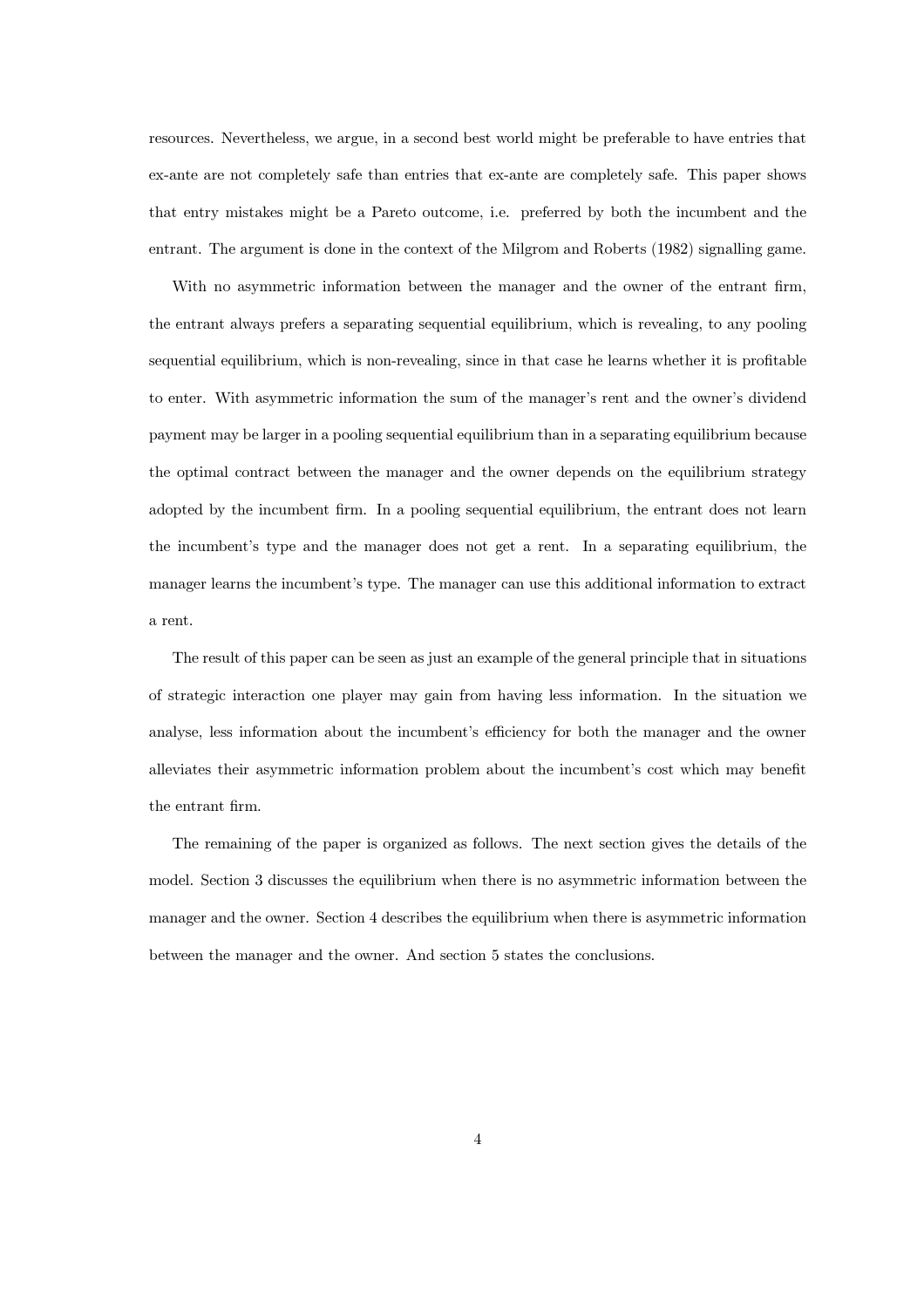#### II. **MODEL**

There are 2 periods and 3 risk neutral decision makers. They are, an incumbent, a manager and a owner. The entrant is a contract between a owner and a manager that maximizes the dividends received by the owner subject to participation and incentive compatibility constraints for the manager. The incumbent is a monopolist in period 1 that chooses a first period quantity y. In period 2, after observing the first period price, the entrant decides whether to enter. There is Cournot competition in the second period if there was entry. Otherwise the incumbent remains a monopolist.

Marginal costs are assumed to be constant. The incumbent's marginal cost is  $\theta_t c_i$ . The parameter  $\theta_t$  reflects incumbent's input costs, that may change between periods  $(\theta_t, t = 1, 2)$ . It is assumed that  $\theta_2$  is a random variable with support  $[\underline{\theta}, \overline{\theta}] \equiv \Theta$ , distribution function F, and density f while to simplify the analysis it is assumed away any uncertainty in  $\theta_1$  as it does not add anything to the analysis but complicates the notation. The parameter  $c_i$  denotes the efficiency degree of the incumbent. The incumbent's  $c_i$  can be low (=  $c_L$  with probability x) or high (=  $c_H$ ) with probability  $1 - x$ ). The entrant's marginal cost is  $k^2$ .

The firms' output is assumed to be homogeneous. The demand in period  $t (= 1, 2)$  is assumed to be linear, with slope one and intercept one.<sup>3</sup> The manager produces quantity  $e$  and the incumbent second period quantity q. While quantities are private information to the manager and the incumbent, the price in each period is publicly known. The gross profit belongs to the manager who compensates the owner with a dividend payment  $D$ .

The timing of the events is the following: (i) Nature chooses  $\theta_2$  and  $c_i$ ; (ii) The incumbent learns  $c_i$  and decides to produce first period quantity  $\sigma(c_i)$ ; (iii) The owner and the manager observe period one market price  $p_1$  and decide whether to enter. If entry occurs the entrant pays an entry

<sup>&</sup>lt;sup>2</sup>Instead, taking  $k$  unknown to the incumbent would only complicate the notation.

<sup>&</sup>lt;sup>3</sup>Instead of assuming constant marginal costs, linear demand, and an homogeneous product we could have assumed more complicated structures, but that would only complicate the analysis without changing the main results.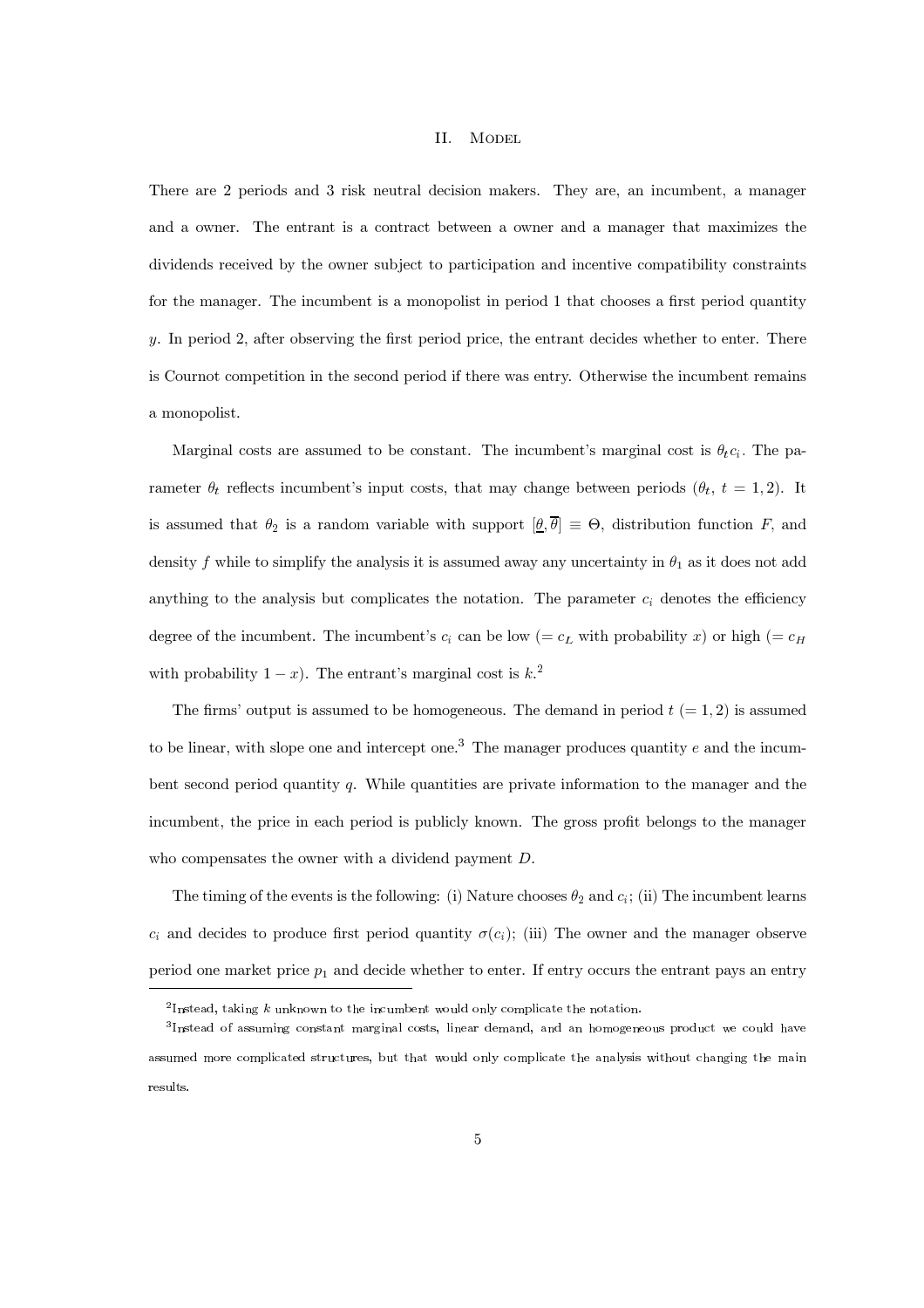$\cot \theta$  cost equal to E; (iv) In case of entry a contract between the owner and the manager is designed. The incumbent and the manager learn  $\theta_2$ . The manager reports  $\theta_2$  to the owner. Simultaneously, the incumbent and the manager decide second period production levels:<sup>4</sup> (y) Dividends are paid. the second period price is observed and if the manager was found not to have complied with the contract he then pays a penalty.

Let  $\Pi^{A,I}(c_i,\theta_t,y)$  denote the incumbent's period t profit when he is of type  $c_i$ , produces y and is alone in the industry, for  $t = 1, 2$  and  $i = L$  or H,  $\Pi^{T,I}(c_i, \theta_2, \mu)$  and  $\Pi^{T,E}(c_i, \theta_2, \mu)$  denote the incumbent's duopoly profit and the entrant's duopoly profit respectively when the incumbent is of type  $c_i$ , and the entrant has posterior beliefs  $\mu$  about the incumbent being of the low cost type.

We restrict the analysis in two ways:

$$
\Pi^{T,E}(c_H, \underline{\theta}, \mu = 0) \ge E \ge \Pi^{T,E}(c_L, \overline{\theta}, \mu = 1); \tag{1}
$$

$$
x\Pi^{T,E}(c_L, \underline{\theta}, \mu = x) + (1-x)\Pi^{T,E}(c_H, \underline{\theta}, \mu = x) > E.
$$
 (2)

The first restriction gives importance to the interaction between incumbent and entrant. Says that under perfect information, if the incumbent is low cost there is no entry but if he is high cost there is entry. And the second is needed so that there is always entry when the entrant learns nothing about what is the established firm's type.

The notion of sequential equilibrium is described next. Define  $G(u)$  as the second period simultaneous move quantity setting game when the conjecture about the incumbent being of the low cost type is u. Under the specifications given above, the subgame  $G(u)$  has a unique Nash equilibrium for each  $\mu$ . The first period quantity setting strategy of the incumbent firm is a function  $\sigma : c_L \otimes c_H \longrightarrow R_+^2$ . The production decision of the potential entrant is a function  $e: \Theta \otimes R_+ \longrightarrow R_+.$ 

 $4$ Milgrom and Roberts assume that once entry has actually occurred, the private information about the incumbent's cost is truthfully revealed to the entrant, therefore the entrant's production decision is taken only after the incumbent's cost is learned. Here, this assumption is dropped. The entrant decides how much to produce without knowing the incumbent's cost. Thus, the duopoly profits of the incumbent and of the entrant in the second period depend on the entrant's beliefs.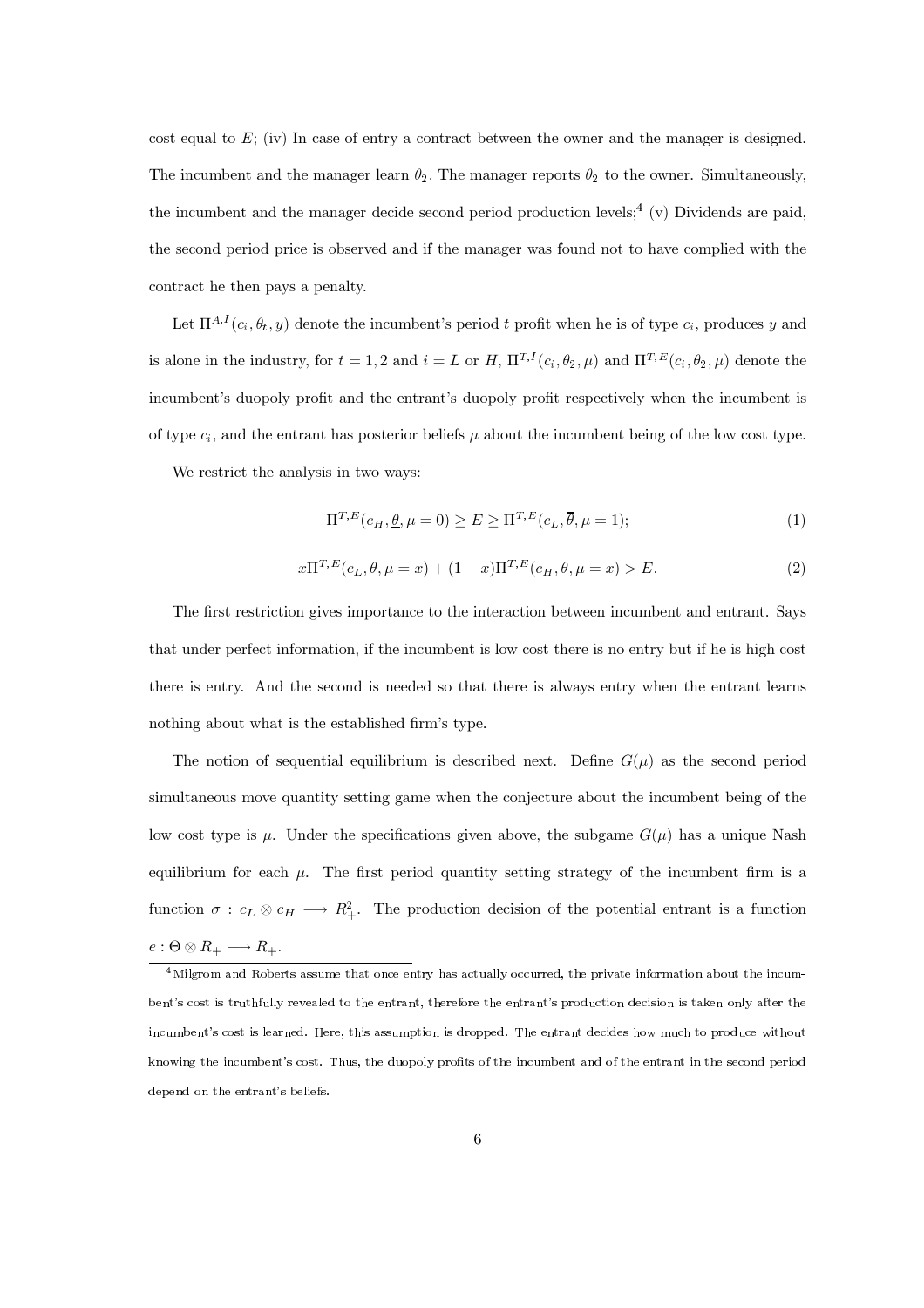By a pure strategy sequential equilibrium, we mean a tuple of strategy profiles  $(\sigma, e)$  and a system of beliefs  $\mu$  satisfying the following assumptions:

(a) For  $y \ge 0$  that is used by  $\sigma$ , the strategies of both players in the subgame  $G(\mu)$  must be a Nash equilibrium and,  $e(\theta_2, y) > 0$  if and only if  $\mu^y \int_{\Theta} D(c_L, \theta_2, \mu^y) dF(\theta_2) + (1 - \mu^y) \int_{\Theta} D(c_H, \theta_2, \mu^y)$  $dF(\theta_2) \geq E;$ 

(b) for e and all  $(\theta_2, c_i) \in \Theta \otimes \{c_L, c_H\}, \sigma(c_i) \in \arg \max_y \{y(1-y-\theta_1c_i)+B(c_i, \mu^y)\},\$  where  $B(c_i,\mu^y) = \int_{\Theta} \left\{ \Pi^{A,I}(c_i,\theta_2)[1-\mathbf{I}_{e>0}] + \Pi^{T,I}(c_i,\theta_2,\mu^y)\mathbf{I}_{e>0} \right\} dF(\theta_2)$  where I is an indicator function. Note that according to this formalization it is implicit that the incumbent assumes that the contract between the owner and the manager is incentive compatible;

(c) if the quantity y is used with positive probability by  $\sigma$ , then  $\mu^y$  must be computed by Bayes' rule.

The first two conditions are sequential rationality requirements for the equilibrium strategies of both players, the entrant and the incumbent. The last condition is a consistency restriction on the beliefs. Notice that if  $y$  is not used with positive probability, then consistency imposes no a priori restriction over  $\mu$ .

In general there are many sequential equilibria, some more reasonable than others. That fact as to do, some say, with the inability of the sequential equilibrium concept to adequately restrict out-of-equilibrium beliefs. This freedom to choose beliefs off-the-equilibrium path typically results in a large number of sequential equilibria. By now there is a large literature on how to restrict those out-of-equilibrium beliefs so that many nonplausible sequential equilibria may be eliminated.

The dominant view is that sequential equilibria that seem unreasonable should be refined away. Stability (see Kohlberg and Mertens (1986)) is defined by requiring a "good" outcome to have nearby "good" outcomes in games close by, where only payoffs are being perturbed. Undefeatedness (see Mailath et al  $(1991)$ ) is defined by requiring a "good" outcome to have nearby "good" outcomes in games close by, where only the distribution of types is being perturbed. Stability and undefeatedness are important properties, and that any sequential equilibrium that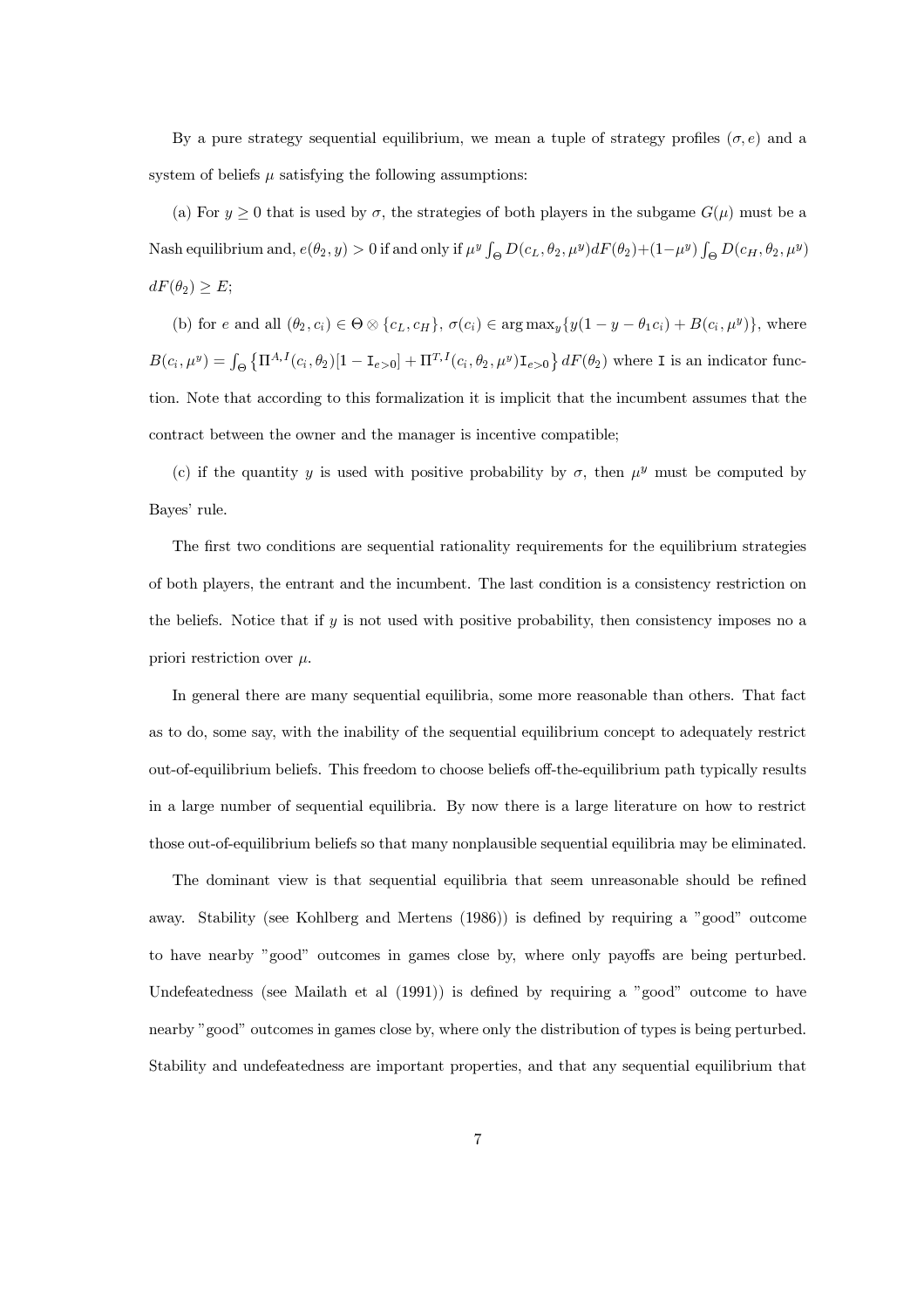possesses one of these properties should be taken as a more plausible outcome of the game than one sequential equilibrium that does not satisfy any of them.

The literature on signalling games has payed special attention to the stability criterion. Most papers have used the intuitive criteria, as defined in Cho and Kreps (1987), to restrict the set of sequential equilibria.<sup>5</sup> Given a sequential equilibrium, if there is a disequilibrium first period quantity  $y'$  and if there is a type who would never want to produce this first period quantity because regardless of the beliefs the entrant would form after observing quantity  $y'$ , this type would obtain a smaller payoff than had the original equilibrium being played. And if further the entrant believed that  $y'$  was chosen by the other type, then any best response by the entrant yields a higher payoff than in the original equilibrium to that type. Then the original equilibrium fails the intuitive criterion.

The test a sequential equilibrium as to pass to be undefeated is the following. Consider a proposed sequential equilibrium and a first period quantity for the incumbent that is not played in that particular equilibrium. Suppose there is an alternative equilibrium in which some non-empty set of incumbents choose the given quantity and that set is precisely the set of types that prefer the alternative equilibrium to the proposed equilibrium. The test requires the entrant's beliefs to be consistent with this set. If the beliefs are not consistent the second equilibrium defeats the proposed equilibrium.

### NO ASYMMETRIC INFORMATION BETWEEN MANAGER AND OWNER III.

As already referred the model with no asymmetric information between the manager and the owner of the entrant firm was first studied by Milgrom and Roberts (1982). Various graduate textbooks present clear analyses of this game, just to mention a few, Tirole (1988) pages 367-374, Kreps (1990) pages 468-480, and Varian (1992) pages 308-310. As such this section will be concise and the reader referred to the literature for the proofs.

 ${}^{5}$ The intuitive criterion is a subset of the set of stable equilibria which is defined for all games rather than only signalling games, and is defined without reference to restrictions on beliefs.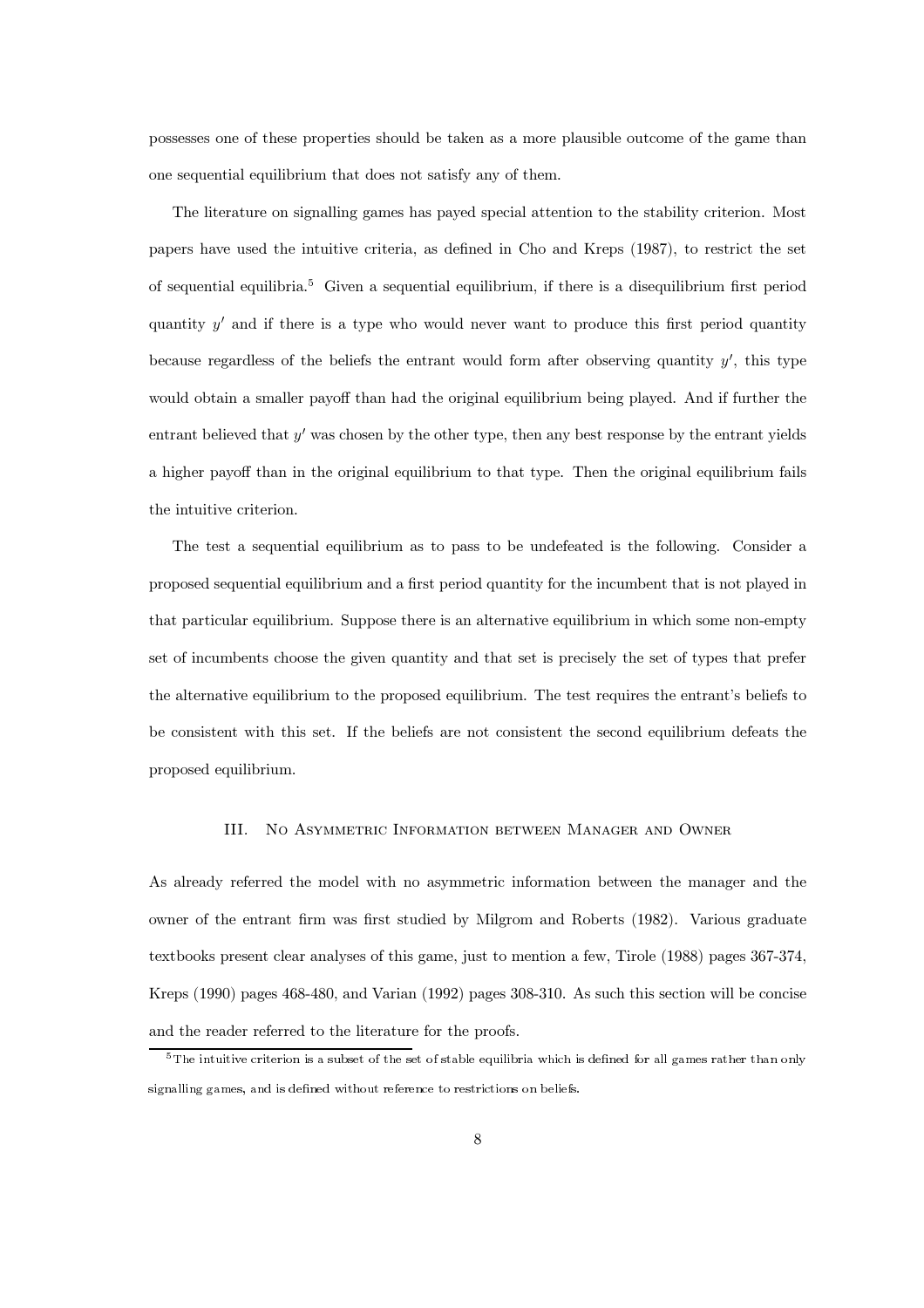We will be looking for sequential equilibria in pure strategies. That equilibria can be categorized in 2 classes: separating or pooling. In a separating equilibrium, the incumbent does not pick the same first period quantity when his cost is low as when it is high. The first period price then fully reveals the cost to the entrant. In a pooling equilibrium, the first period quantity is independent of the cost level. The entrant then learns nothing about the cost, and his posterior beliefs are identical to his prior beliefs i.e.  $\mu = x$ .

There are two necessary conditions for a pair of first period quantities to be part of a separating equilibrium: that the low cost type does not want to pick up the high cost type's equilibrium quantity, and vice-versa. The beliefs for quantities that differ from the two potential equilibrium quantities (i.e. are off the equilibrium path) must be such that prevent the two types from deviating from their equilibrium quantities. In this case the necessary conditions are also sufficient, in the sense that the corresponding quantities are equilibrium quantities. Separating equilibria always exist. The proof of this result follows from a straightforward adaptation of the arguments in Tirole's book.

Because it will be useful in the next section, we now formalize the analysis of separating equilibria. In a separating equilibrium, the high cost type's quantity induces entry. He thus produces the monopoly quantity  $y^{H,M}$  in the first period and gets  $\Pi^{A,I}(c_H,\theta_1,y^{H,M})+\int_{\Theta}\Pi^{T,I}(c_H,\theta_2,\mu=0)$  $0)dF(\theta_2)$ . Let  $y^S$  denote the quantity of the low cost type in the separating equilibrium. The high cost type by producing this quantity, deters entry and obtains  $\Pi^{A,I}(c_H,\theta_1,y^S) + \int_{\Theta} \Pi^{A,I}(c_H,\theta_2,y^S)$  $q^{H,M}$ ) $dF(\theta_2)$ , where  $q^{H,M}$  is the monopoly quantity in the second period. Thus a necessary condition for equilibrium is,

$$
\Pi^{A,I}(c_H, \theta_1, y^{H,M}) + \int_{\Theta} \Pi^{T,I}(c_H, \theta_2, \mu) = 0)dF(\theta_2) \ge \Pi^{A,I}(c_H, \theta_1, y^S) + \int_{\Theta} \Pi^{A,I}(c_H, \theta_2, q^{H,M})dF(\theta_2).
$$
 (3)

Similarly the low cost type must be maximizing his profit by choosing  $y^S$ . In equilibrium he gets  $\Pi^{A,I}(c_L,\theta_1,y^S) + \int_{\Theta} \Pi^{A,I}(c_L,\theta_2,q^{L,M}) dF(\theta_2)$  (where  $q^{L,M}$  is the monopoly quantity in the second period) and if he produces the first period monopoly quantity  $y^{L,M}$  he gets at worst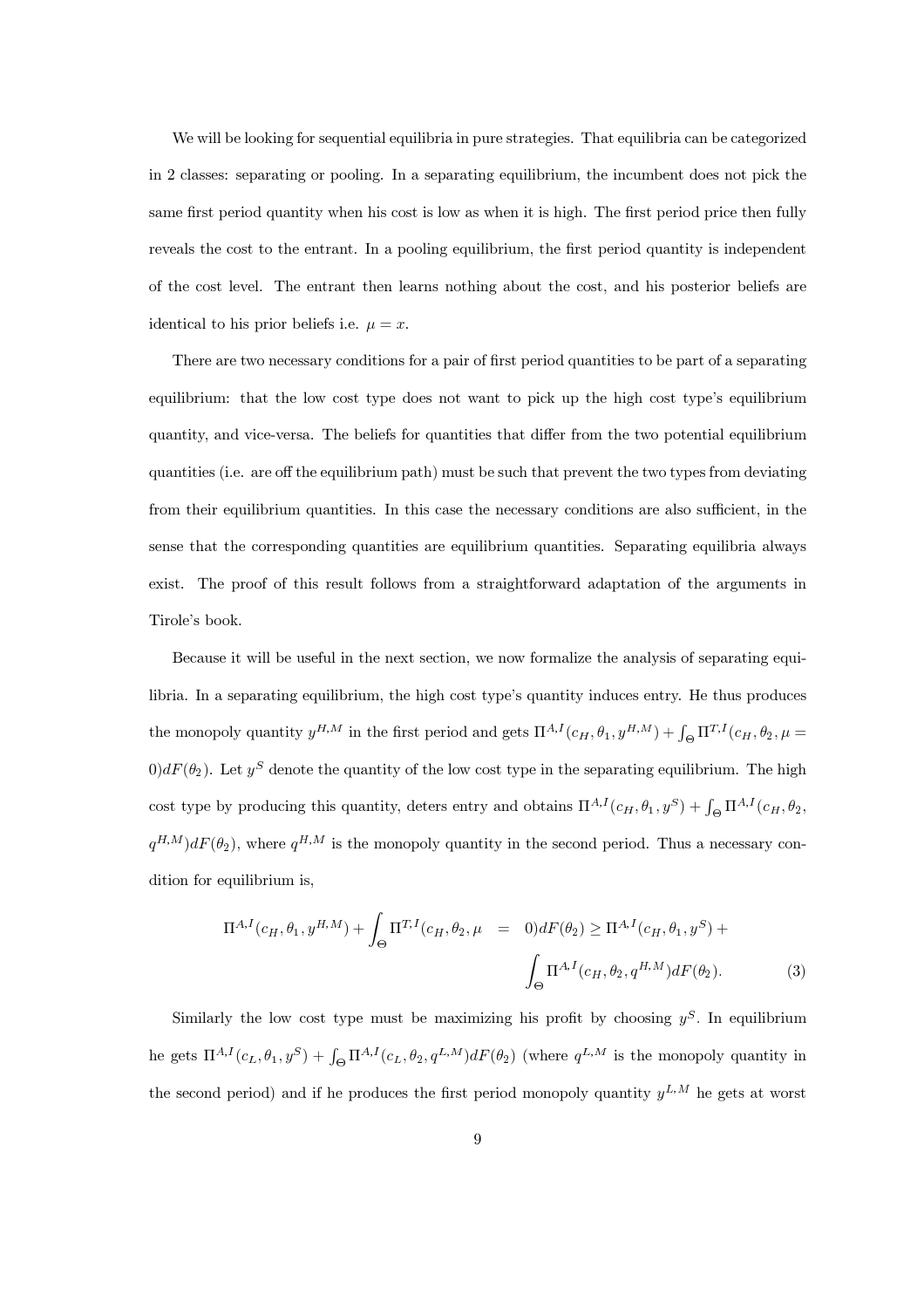$\Pi^{A,I}(c_L,\theta_1,y^{L,M}) + \int_{\Theta} \Pi^{T,I}(c_L,\theta_2,\mu=0) dF(\theta_2)$ , and so another necessary condition for equilibrium is,

$$
\Pi^{A,I}(c_L, \theta_1, y^S) + \int_{\Theta} \Pi^{A,I}(c_L, \theta_2, q^{L,M}) dF(\theta_2) \geq \Pi^{A,I}(c_L, \theta_1, y^{L,M}) + \int_{\Theta} \Pi^{T,I}(c_L, \theta_2, \mu = 0) dF(\theta_2).
$$
\n(4)

A condition for the a first period quantity to be part of a pooling equilibrium is that none of the types wants to choose its monopoly quantity instead. Another condition is that the posterior beliefs be such that prevent the two types from deviating from their equilibrium quantity. It is easy to verify, through a straightforward adaptation of the arguments in Tirole's book that under certain conditions pooling equilibria do exist, too.

A necessary condition for the first period quantity  $y^P$  (when  $y^P \neq y^{L,M}$ ) to be part of a pooling equilibrium is that none of the types wants to choose its monopoly quantity. If one of them were to do so, it would at worst allow entry with beliefs  $u = 0$ .

$$
\Pi^{A,I}(c_L, \theta_1, y^{L,M}) + \int_{\Theta} \Pi^{T,I}(c_L, \theta_2, \mu = 0) dF(\theta_2) \leq \Pi^{A,I}(c_L, \theta_1, y^P) + \int_{\Theta} \Pi^{T,I}(c_L, \theta_2, \mu = x) dF(\theta_2)
$$
\n(5)

$$
\Pi^{A,I}(c_H, \theta_1, y^{H,M}) + \int_{\Theta} \Pi^{T,I}(c_H, \theta_2, \mu = 0) dF(\theta_2) \le \Pi^{A,I}(c_H, \theta_1, y^P) + \int_{\Theta} \Pi^{T,I}(c_H, \theta_2, \mu = x) dF(\theta_2)
$$
\n(6)

In this particular game the intuitive criterion is very potent. There is just one equilibrium that is not eliminated by it. That equilibrium is often called the Riley equilibrium, and is characterized for being the separating equilibrium the low cost type of incumbent prefers the most. The proof that the Riley equilibrium is the only separating equilibria that survives the intuitive criterion is trivial. The proof that no pooling equilibria satisfies the intuitive criterion is more involved. As we could not find a reference in the literature for the proof we include it in the appendix.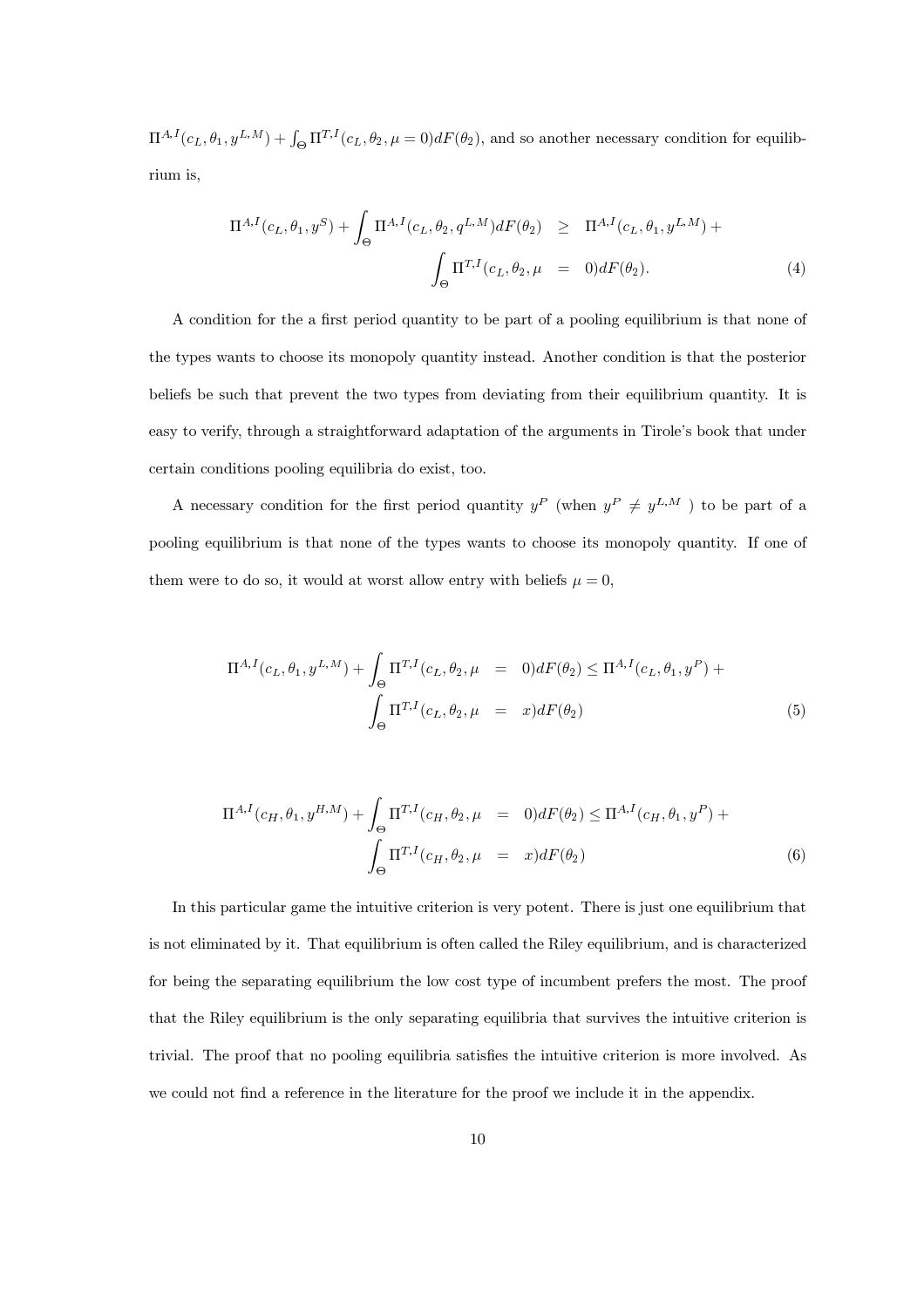**Lemma 1** No pooling equilibria satisfies the intuitive criterion.

### **Proof.** See appendix.

The set of separating equilibria will remain unchanged as the proportion of low incumbents in the population decreases, with the Riley equilibrium being the only one passing the intuitive test. While the equilibrium selected by the intuitive criterion remains unchanged for any positive proportion of low cost incumbents, the situation is quite different when there are no low cost incumbents. In this case the incumbent chooses in the first period its monopoly quantity. This discontinuity with respect to the types of incumbent is somewhat disturbing. The predicted outcome is overly sensitive to the description of the environment. The concept of undefeated equilibrium addresses this difficulty.

It follows immediately from the definition that the set of undefeated equilibria of this particular game can either be the Riley equilibrium or a set of pooling equilibria. When the low cost type of incumbent prefers the Riley equilibrium to any pooling equilibrium then the Riley equilibrium is the only outcome of the game that is undefeated. Otherwise, all pooling equilibria that are preferred to the Riley by the low cost type of incumbent equilibrium and not Pareto dominated (by another pooling equilibrium) are undefeated.

We now stress the main results of this section. There are two types of equilibrium: pooling and separating. Pooling equilibria do not satisfy simultaneously the intuitive and the undefeatedness criterion. They never satisfy the first criterion but they can satisfy the second. Under the point of view of an entrant a pooling equilibrium outcome is dominated by any separating equilibrium outcome as the entrant always prefers to know the type of incumbent. Under the point of view of the installed firm a pooling equilibrium outcome is always preferred by the high cost type and it may also be preferred by the low cost type to any separating equilibrium.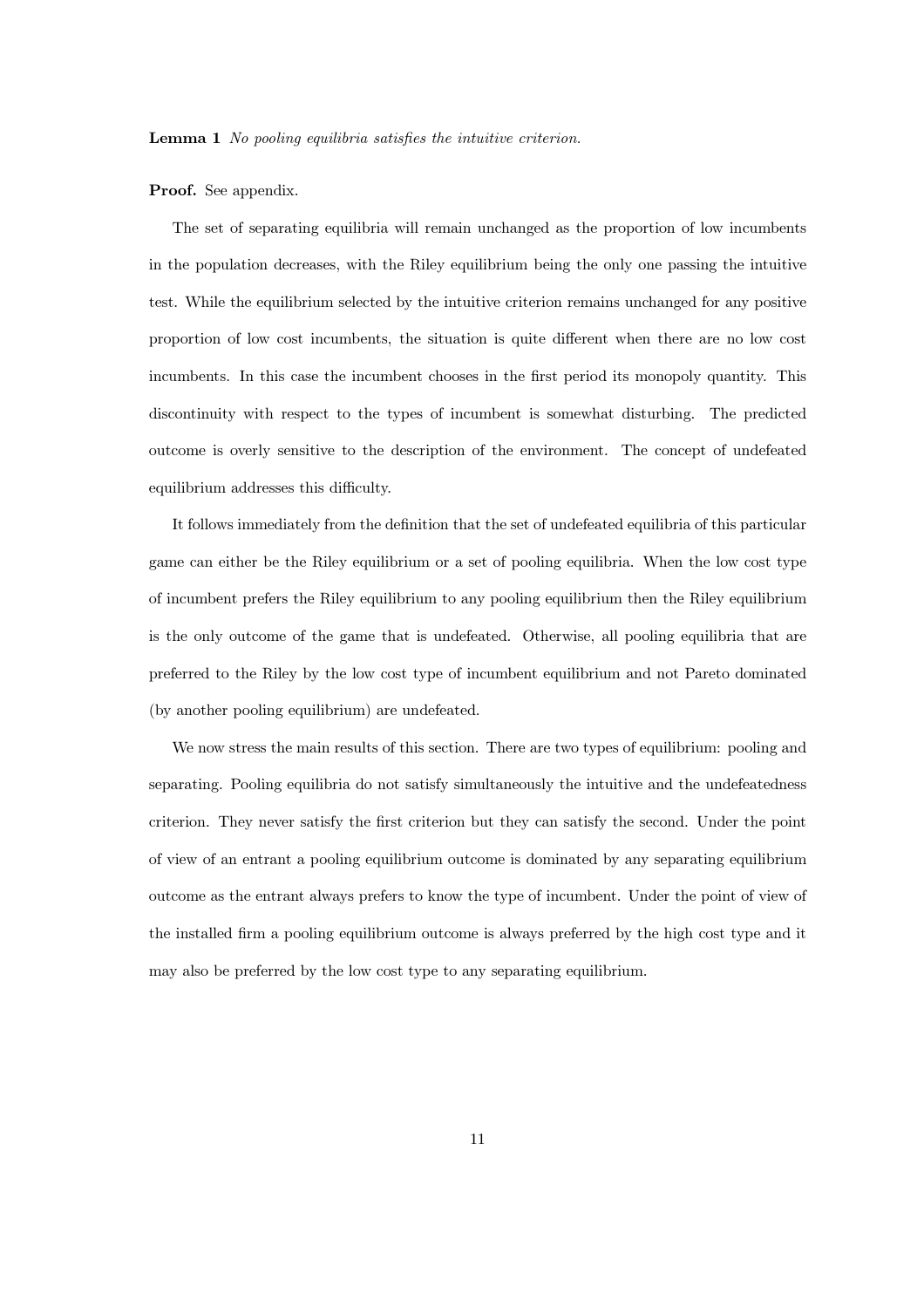### IV. ASYMMETRIC INFORMATION BETWEEN MANAGER AND SHAREHOLDER

It is widely accepted that owners are less well informed than current firm insiders, about firm's  $\alpha$  decisions and market conditions, see for instance Grimblatt and Titman (1998) and references therein. Here, we assume that the product's price and firm's marginal cost are known to the owner. The owner does not observe the quantity produced by his firm and does not observe the incumbent's marginal cost.

The manager decides the quantity produced by the firm and has more knowledge about the inputs costs than the owner. This is portrayed by having the manager observing  $\theta_2$  (which for simplicity from now on will be denoted by  $\theta$ ), but not the owner. In a separating equilibrium in which the incumbent signals to be of the low cost type, the quantity produced by the entrant will be zero, by virtue of condition  $(1)$ . In a separating equilibrium in which the incumbent signals to be of the high cost type there may be entry by condition  $(1)$ . There will be entry only if the expected profit exceeds the entry cost. In what follows we assume that is the case. In a pooling equilibrium the quantity produced by the entrant will be positive by condition (2), and the manager reports the true second period demand intercept parameter to the owner. Otherwise he is caught lying with positive probability. As long as the manager can be sufficiently penalized he does not deceive the owner.<sup>6</sup>

ing for 
$$
\tilde{e}
$$
 one obtains  
\n
$$
\tilde{e} = q(c, \theta) - q(c, \hat{\theta}) + e(\theta)
$$
\n
$$
= \frac{e(\hat{\theta}) + c\hat{\theta} - e(\theta) - c\theta}{2} + e(\theta)
$$
\n
$$
= \frac{e(\hat{\theta}) + e(\theta) + c(\hat{\theta} - \theta)}{2},
$$

which depends on  $c$ .

<sup>&</sup>lt;sup>6</sup>The manager could not make sure, when lying about  $\theta$ , that the price will always match an admissible price be does not deceive the owner.<sup>6</sup><br>
<sup>6</sup>The manager could not make sure, when lying about  $\theta$ , that the price will always match an admissible price  $p(c, \theta) = 1 - q(c, \theta) - e(\theta)$ . If the true cost shock is  $\hat{\theta}$ , the manager co  $\tilde{e}$  such that, whatever c, the realized price matches one of the equilibrium prices, thereby avoiding detection with probability one. In this particular setting the reduced information generated by the pooling equilibrium about the incumbent's cost does eliminate the asymmetric information problem. The manager should choose  $\widetilde{e}$  such that probability one. In this particular setting the reduced informa<br>the incumbent's cost does eliminate the asymmetric informa<br> $1 - q(c, \hat{\theta}) - \tilde{e} = 1 - q(c, \theta) - e(\theta)$ , solving for  $\tilde{e}$  one obtains ehergeheric information prot<br>
ing for  $\tilde{e}$  one obtains<br>  $\tilde{e}$  =  $q(c,\theta) - q(c,\hat{\theta}) + e(\theta)$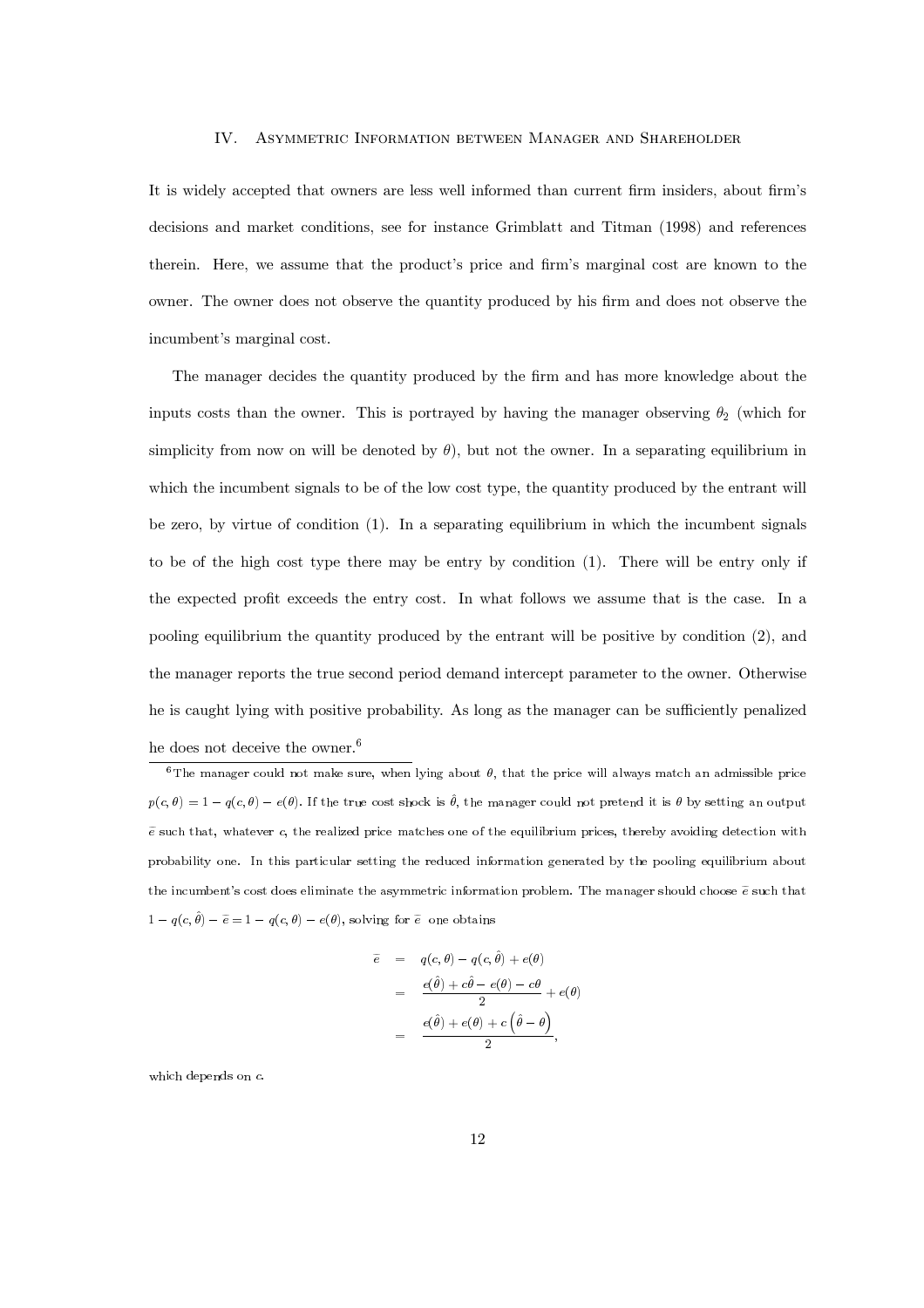The dividend payment to the owner is not trivial in case the incumbent reveals to be of the high cost type and we characterize the dividend payment to the owner in this case. The dividend payment,  $\mathfrak{D}$ , that will be paid to the owner depends on the manager's report of the second period demand intercept  $\theta$ , and on the second period observed price  $p_2$  (which for simplicity from now on will be denoted by p), i.e.  $\mathfrak{D}(\theta, p)$ .

From the revelation principle we know that we can restrict ourselves to a direct revelation mechanism that induces truth-telling by the manager, i.e. to a revelation mechanism such that the manager's optimal strategy is reporting  $\theta = \hat{\theta}$ , where  $\hat{\theta}$  is the true cost parameter. Thus, the second period price will be a function of the cost parameter reported by the manager, i.e.  $p(\theta) = 1 - q(\theta) - e(\theta)$ , where q is the incumbent's second period production and e the entrant's second period production. Therefore, the dividend payment can be written as a function of  $\theta$  only, i.e.  $\mathfrak{D}(\theta, p(\theta)) = D(\theta)$ .

Let  $\{e(\theta), D(\theta)\}_{\theta \in \Theta}$  be such a revelation mechanism, where  $\theta$  denotes the report. As we have done before we will call to such a pair a contract. A contract  $\{e(\theta), D(\theta)\}_{\theta \in \Theta}$  solves the following program:

$$
\max_{\{e(\theta), D(\theta)\}} \int_{\Theta} D(\theta) dF(\theta)
$$

subject to.

$$
U(\theta) \equiv (p(\theta) - k)e(\theta) - D(\theta) \ge 0,
$$
\n(7)

$$
\theta \in \arg \max \ \{ (p(\theta) - k)e(\theta|\tilde{\theta}) - D(\theta) \},\tag{8}
$$

where  $U(\theta)$  is the manager's payment,  $e(\theta|\hat{\theta}) = q(\theta) - q(\hat{\theta}) + e(\theta)$ , condition (7) is a participation constraint and condition (8) is an incentive compatibility constraint.<sup>7</sup> In this problem  $q(\theta)$  is an exogenous variable which is not observable by the owner. The manager's payment  $U(\theta)$ , becomes determined given the price level  $p(\theta)$  and the dividend  $D(\theta)$ , which are both observable by the

<sup>&</sup>lt;sup>7</sup>The incentive compatibility condition can be used to show that  $U(\theta)$ ,  $e(\theta)$  and  $D(\theta)$  are almost everywhere differentiable.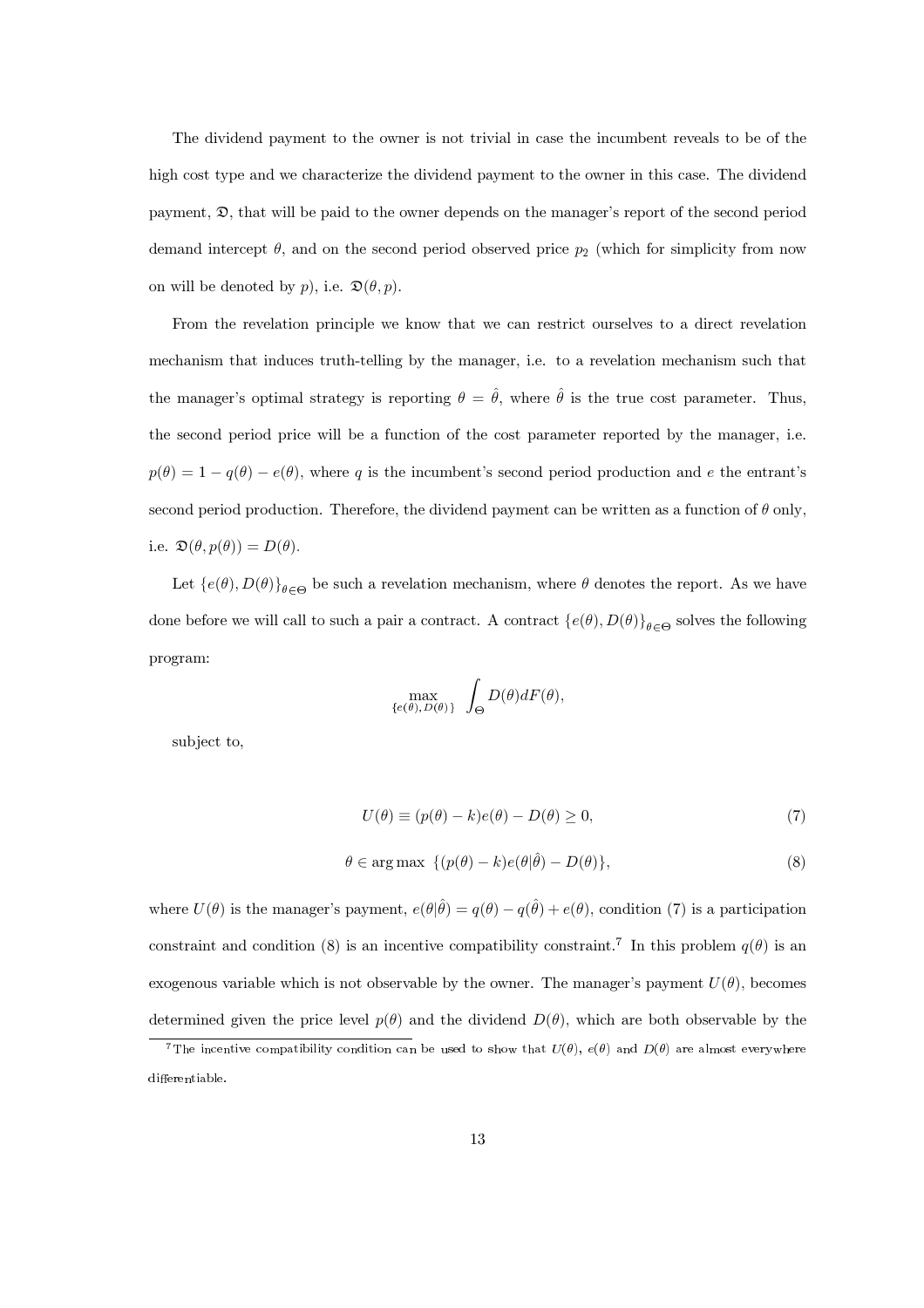owner.

The incentive compatibility condition implies that  $U(\hat{\theta}) \equiv \max_{\{\theta\}} \left\{ (p(\theta) - k)e(\theta|\hat{\theta}) - D(\theta) \right\}$ . This yields a first order condition,

$$
[p(\theta) - k]e'(\theta|\hat{\theta}) + [-q'(\theta) - e'(\theta)]e(\theta|\hat{\theta}) - D'(\theta) = 0,
$$

which, using truth-telling and the equation for  $e(\theta|\hat{\theta})$ , can be simplified to

$$
U'(\theta) = [p(\theta) - k][-q'(\theta)].
$$
\n(9)

A second order condition is,

$$
[p(\theta) - k]e''(\theta|\hat{\theta}) + 2p'(\theta)e'(\theta|\hat{\theta}) \le -p''(\theta)e(\theta|\hat{\theta}) + D''(\theta). \tag{10}
$$

By differentiating (9) with respect to  $\theta$ , one obtains

$$
-p''(\theta)e(\theta) + D''(\theta) = q'(\theta)p'(\theta) - p''(\theta)[p(\theta) - k] + 2p'(\theta)e'(\theta).
$$
 (11)

Using truth-telling and equation (11) in equation (10) one gets,  $p'(\theta)q'(\theta) \leq 0$ . Since  $q'(\theta) < 0$ , the second order condition is equivalent to  $q'(\theta)+e'(\theta)\leq 0.$ 

Thus, the optimization program can be rewritten as:

$$
\max_{\{e(\theta), D(\theta)\}} \int_{\Theta} D(\theta) dF(\theta)
$$

subject to

$$
U(\theta) \ge 0 \text{ for all } \theta \in \Theta,\tag{12}
$$

$$
U'(\theta) = [p(\theta) - k][-q'(\theta)],
$$
\n(13)

$$
e'(\theta) \le -q'(\theta). \tag{14}
$$

We make the problem above less constrained by ignoring the local second order condition (14). Naturally we'll check that the ignored constrained is indeed satisfied by the solution of the less constrained problem.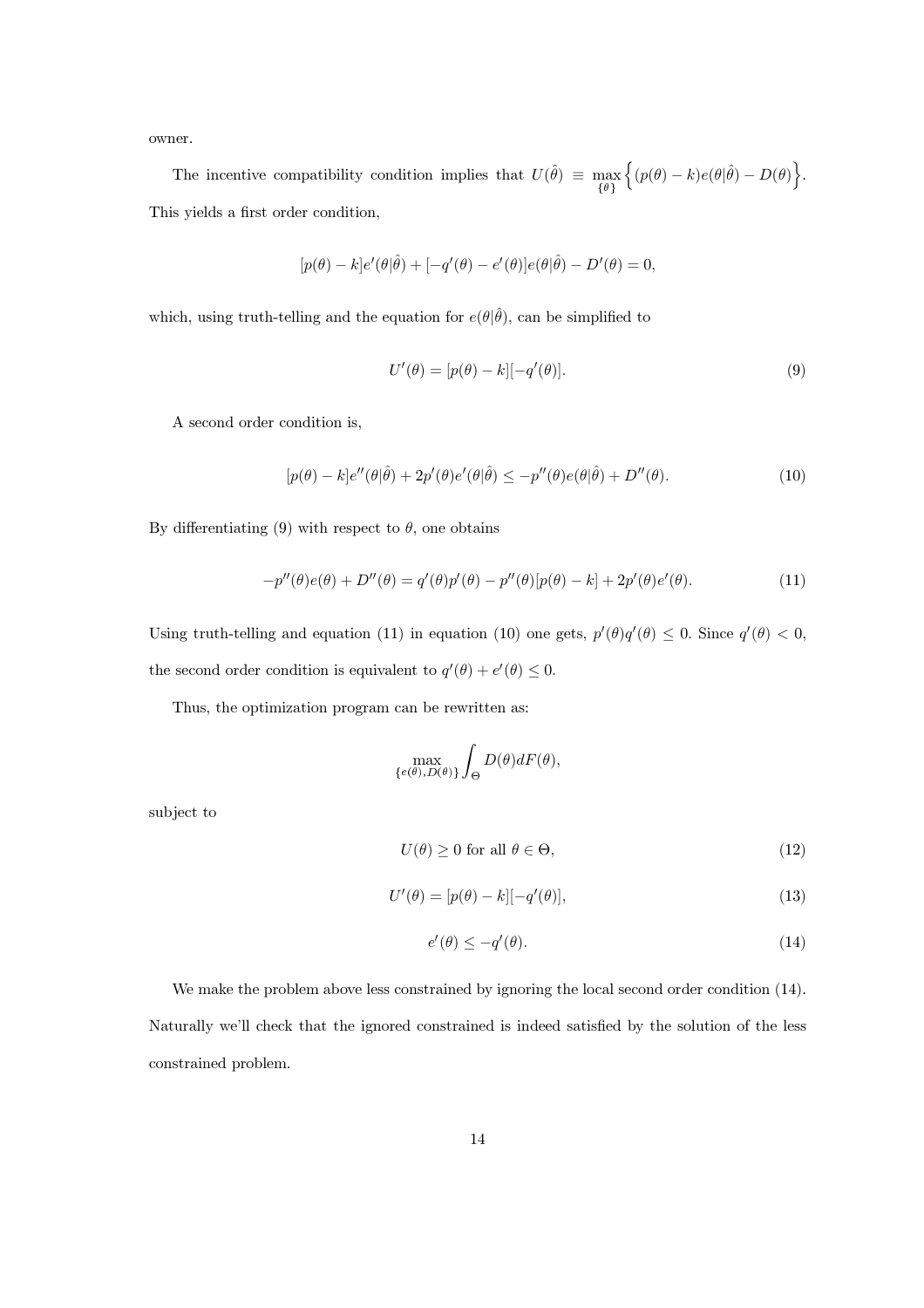Let  $\theta^*$  be such that  $p(\theta) - k > 0$  for  $\theta > \theta^*$  and  $p(\theta) - k < 0$  for  $\theta < \theta^*$ . As  $q'(\theta) < 0$ ,  $U(\theta^*) = 0$ is a necessary optimality condition. Let  $U(\underline{\theta}) = \int_{\underline{\theta}}^{\theta^*} [p(t) - k] [-q'(t)] dt \equiv u_0$ . Integrating by parts the expected utility for the manager we get

$$
\int_{\Theta} U(\theta) dF(\theta) = \int_{\Theta} \{u_0 + \int_{\underline{\theta}}^{\theta} [p(t) - k] [-q'(t)] dt\} dF(\theta)
$$
\n
$$
= u_0 + \left[ F(\theta) \int_{\underline{\theta}}^{\theta} [p(t) - k] [-q'(t)] dt \right]_{\underline{\theta}}^{\overline{\theta}} - \int_{\Theta} F(\theta) [p(\theta) - k] [-q'(\theta)] d\theta
$$
\n
$$
= u_0 + \int_{\underline{\theta}}^{\overline{\theta}} [p(\theta) - k] [-q'(\theta)] d\theta - \int_{\Theta} F(\theta) [p(\theta) - k] [-q'(\theta)] d\theta
$$
\n
$$
= u_0 + \int_{\Theta} \frac{1 - F(\theta)}{f(\theta)} [p(\theta) - k] [-q'(\theta)] dF(\theta)
$$

Substituting in the objective function of the optimization problem we obtain

$$
\max_{\{e(\theta)\}} \int_{\Theta} \{ [p(\theta) - k]e(\theta) + \frac{1 - F(\theta)}{f(\theta)} [p(\theta) - k]q'(\theta) \} dF(\theta) - u_0
$$

A first order condition of this problem is

$$
p(\theta) - e(\theta) - k - \frac{1 - F(\theta)}{f(\theta)} q'(\theta) = 0.
$$
\n(15)

This condition combined with the incumbent's reaction function:

$$
p(\theta) - q(\theta) - c\theta = 0,\tag{16}
$$

characterizes the solution.

After solving (16) for  $q(\theta)$  and  $q'(\theta)$ , and substituting in (15) one gets

$$
\frac{1}{2} - \frac{3e(\theta)}{2} + \frac{c\theta}{2} - k + \frac{1 - F(\theta)}{f(\theta)} \left(\frac{e'(\theta) + c}{2}\right) = 0\tag{17}
$$

When  $\theta = \overline{\theta}$ , (17) implies  $e(\overline{\theta}) = \frac{1 + c\overline{\theta} - 2k}{3}$ . Thus, (17) can be written as

$$
3\frac{e(\overline{\theta}) - e(\theta)}{2} + \frac{c(\theta - \overline{\theta})}{2} + \frac{1 - F(\theta)}{f(\theta)}\frac{(e'(\theta) + c)}{2} = 0
$$
\n(18)

From now on we will take that the density function is uniform<sup>8</sup>, i.e.  $f = \frac{1}{\theta - \underline{\theta}}$ . Equation (18)

<sup>&</sup>lt;sup>8</sup>Besides being a reasonable distribution function to represent the uncertainty about input prices it allows an explicit solution. That is enough for our purposes as we do not pretend to study exhaustively all the regions of parameters for which the main result of the paper holds.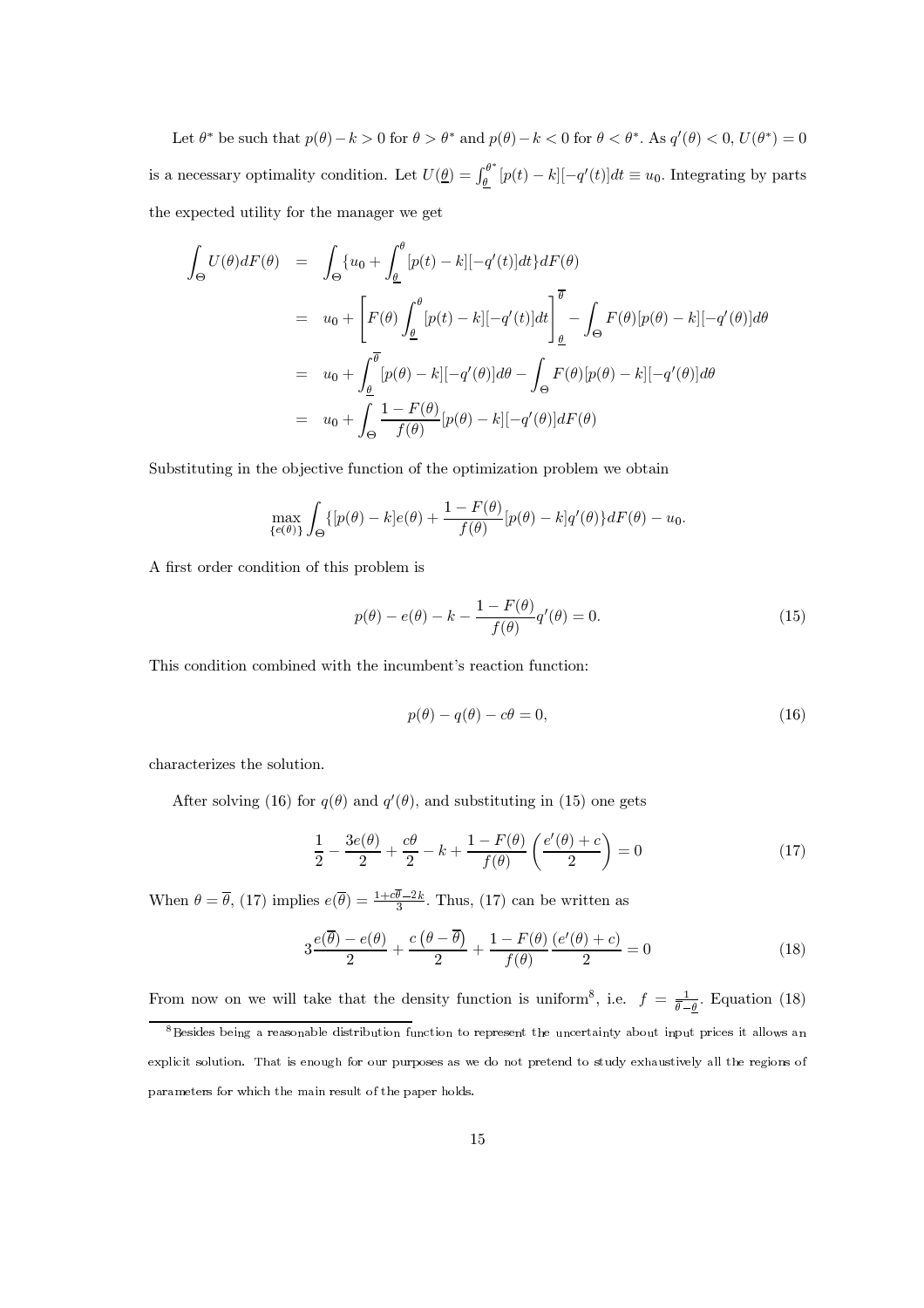becomes

$$
\int_{\theta}^{\overline{\theta}} \left(e'(\theta) + 3e'(t)\right) dt = 0, \text{ for all } \theta \in \Theta.
$$

This implies  $e(\theta) = e(\overline{\theta})$ . Otherwise  $e'(\theta) \neq 0$  on some nonzero measure set. Let  $[\theta_1, \theta_2]$  be an interval in  $\Theta$ , so that  $e'(\theta) > 0$  for any  $\theta \in [\theta_1, \theta_2]$  or  $e'(\theta) < 0$  for any  $\theta \in [\theta_1, \theta_2]$  and  $\theta_2$  such that  $\int_{\theta_2}^{\overline{\theta}} e'(t)dt = 0$ . But then, we must have  $\int_{\theta}^{\overline{\theta}} [e'(t) + 3e'(\theta)]dt \neq 0$  for  $\theta \in [\theta_1, \theta_2)$  which is a contradiction.

Thus when the distribution is uniform and the separating equilibrium indicates the incumbent is of the high cost type the second period equilibrium quantities for the entrant and the incumbent are:  $e(\theta) = \frac{1+\bar{\theta}c_H-2k}{3}$  and  $q(\theta) = \frac{1+k}{3} - c_H\left(\frac{\bar{\theta}}{6} + \frac{\theta}{2}\right)$ . It is easy to verify that the second order condition (14) is satisfied with strict inequality as  $e' = 0$  and  $q' = \frac{-c}{2}$ .

We now assume, to simplify the discussion that follows, that there is no separating equilibrium in which each type behaves as in a full information context, i.e. the high cost type would wish to pool if the low cost monopoly quantity was part of a separating equilibrium.<sup>10</sup> Under this assumption the smallest first period quantity for a low cost incumbent that satisfies  $(3)$  and  $(4)$  is the first period quantity for the low cost type in the Riley equilibrium.

The next proposition compares the Riley equilibrium obtained in an environment in which the manager of the entrant firm has no private information with the Riley equilibrium obtained in an environment in which the manager of the entrant firm has private information. Let  $y_N^L$  denote the first period quantity in the Riley equilibrium for the low cost type in an environment with no asymmetric information and let  $y_A^L$  denote the first period quantity in the Riley equilibrium for the low cost type in an environment with asymmetric information. The Riley equilibrium allocation in an environment in which the entrant firm's manager does not have private information yields: a pair of first period productions,  $y_N^L$  and  $.5(1 - \theta_1 c_H)$  for the low cost type incumbent and high cost type incumbent, respectively, an entrant firm's production  $1/3(1 + \theta_2 c_H - 2k)$ , a pair of

<sup>&</sup>lt;sup>9</sup>As  $\Pi(\theta)$  is strictly increasing in  $\theta$ , the inverse function h, which is defined as  $\theta = h(\Pi)$  does exist. Obviously h is an increasing linear function of  $\Pi$ . Thus,  $U$  and  $D$  are a function of the level of profits.

 $10$ This assumption is sufficient to get sequential equilibria with limit pricing.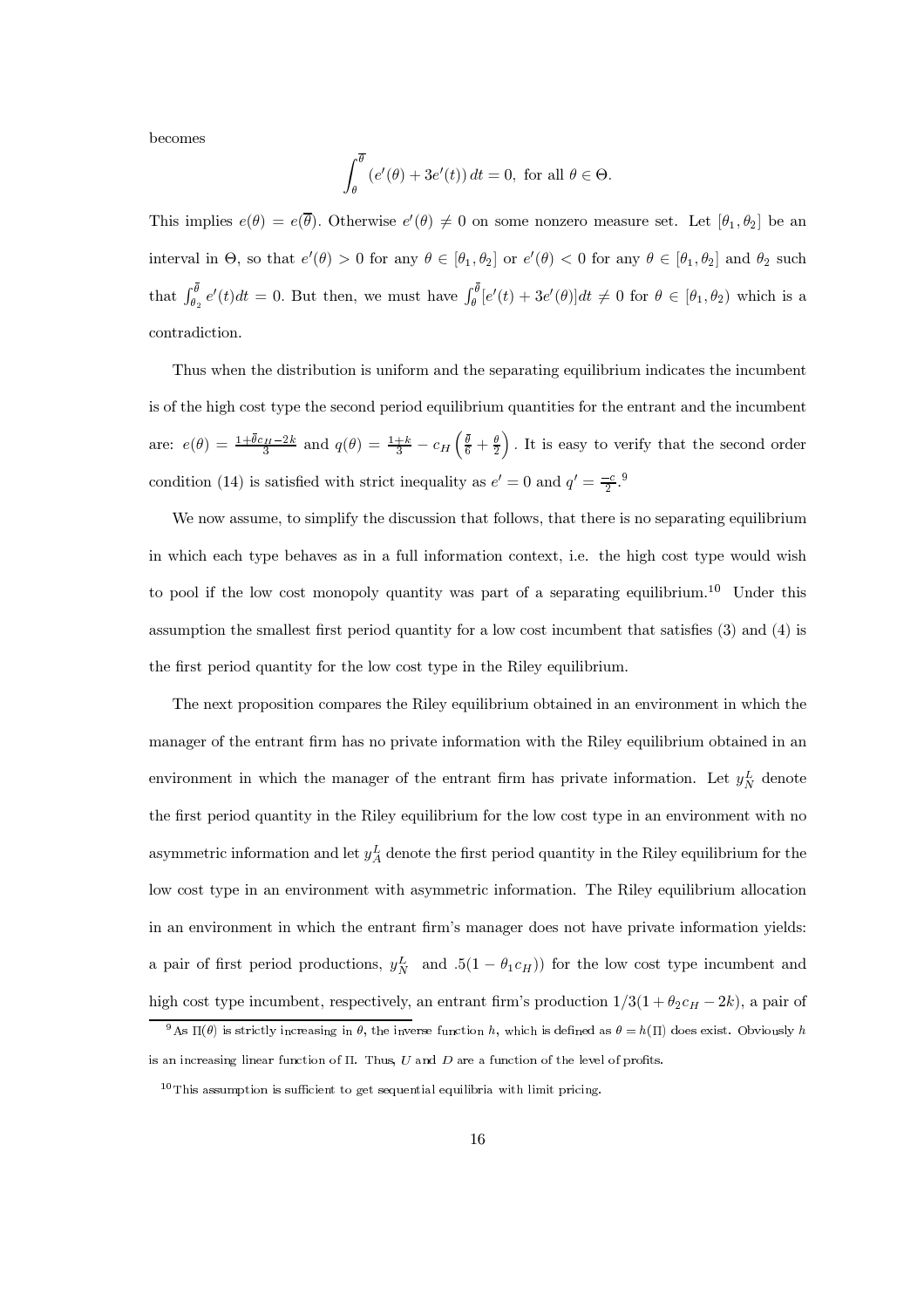second period productions  $.5(1 - \theta_2 c_L)$  and  $1/3(1 + k - 2\theta_2 c_H)$  for the low cost type incumbent and high cost type incumbent, respectively, and in the case of entry second period total production  $1/3(2-k-\theta_2c_H)$ . The Riley equilibrium in an environment in which the entrant firm's manager has private information yields: a pair of first period productions  $y_A^L$  and  $.5(1 - \theta_1 c_H)$  for the low cost type incumbent and the high cost type incumbent, respectively, an entrant firm's production  $1/3(1+\bar{\theta}c_H-2k)$ , a pair of second period productions  $.5(\theta_2-c_L)$  and  $\left(\frac{1+k}{3}-c_H\left(\frac{\bar{\theta}}{6}+\frac{\theta_2}{2}\right)\right)$  for the low cost type incumbent and high cost type incumbent, respectively, and in the case of entry second period total production  $\frac{2-k}{3} - \frac{3\theta_2 - \bar{\theta}}{6}c_H$ .

**Proposition 2** Comparison of the Riley allocation obtained in an environment in which the manager of the entrant firm has no private information with the Riley allocation obtained when the manager of the entrant firm has private information gives the following,  $(a)$  the high cost incumbent firm, in the asymmetric information environment, produces less in the second period, (b) the entrant produces more in the asymmetric information environment,  $(c)$  second period total production is higher in the asymmetric information environment,  $(d)$  the first period production for the low cost type is higher in the asymmetric information environment, i.e.  $y^L_A > y^L_N$ .

**Proof.** Results (a), (b) and (c) follow from our discussion above. Result (d) follows from the fact that the left hand side of inequality  $(3)$  is smaller in the environment with asymmetric information and from the fact that for condition (3) to be satisfied the first period production,  $y^S$ , for the low  $\cos t$  type much be higher.

In the case of a pooling equilibrium as long as the manager can be penalized when the owner discovered he told a lie no rents need to be paid to the manager. Moreover the production level of the entrant firm would be the same as if there was no asymmetry of information between the manager and the owner.

**Proposition 3** The set of pooling sequential equilibria in the environment with asymmetric information is larger than the set of pooling sequential equilibria in the environment without asymmetric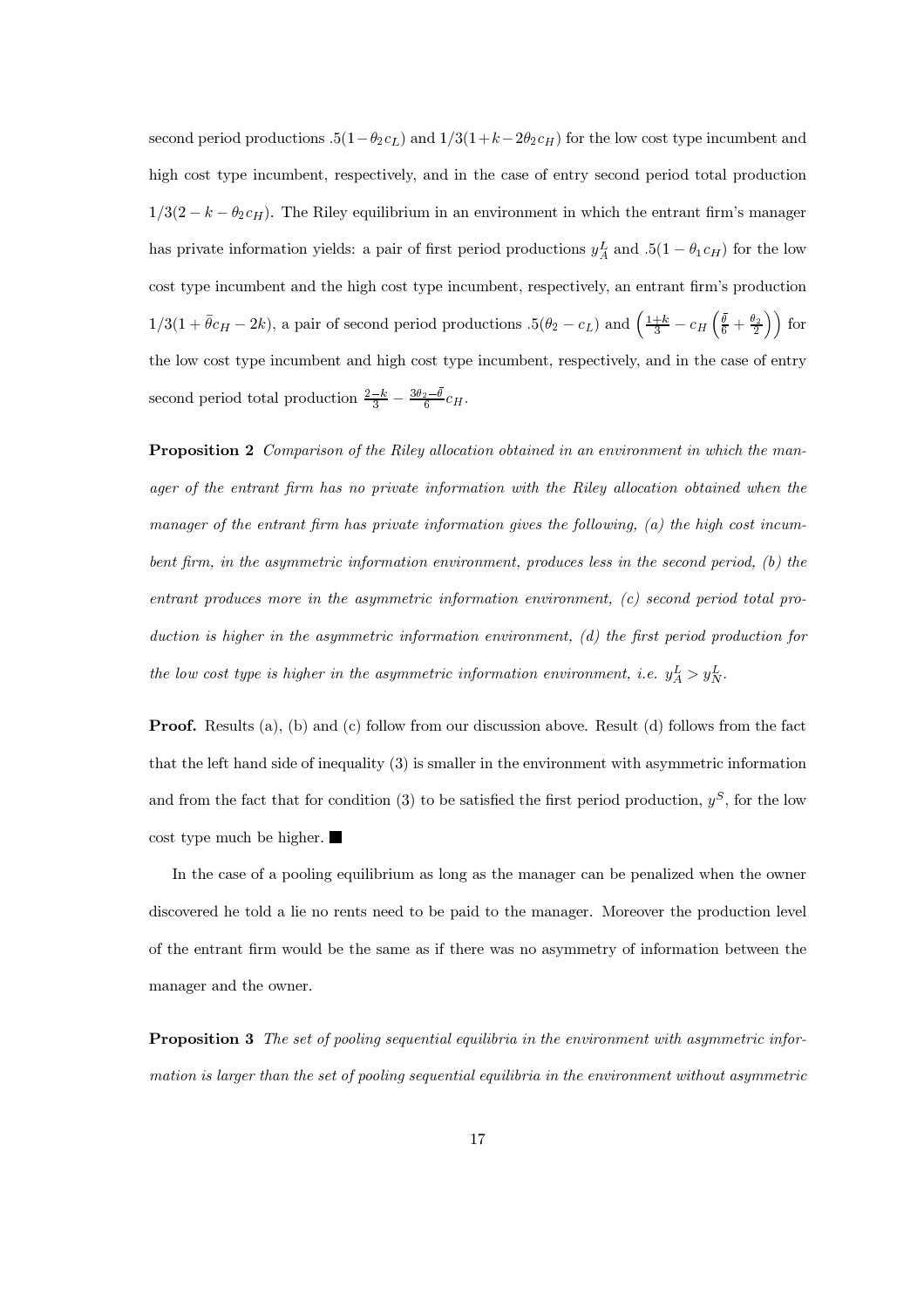information. Moreover, the likelihood of having the undefeated criterion selecting a pooling equilibrium as the unique outcome is higher in the environment with private information between the manager and the owner of the entrant firm.

**Proof.** To prove the first part of the proposition just notice that the left hand sides of inequalities  $(5)$  and  $(6)$  are strictly smaller in an environment in which the manager does have private information, which implies that the set of first period quantities  $y<sup>P</sup>$  that satisfies (5) and (6) is strictly larger. The second part of the proposition follows from the fact that the set of pooling equilibria in the environment with asymmetric information includes equilibria with first period quantities that are closer to quantity  $y^{L,M}$  and from the fact that the Riley equilibrium has a higher first period quantity for the low cost type further way from  $y^{L,M}$  in the environment with asymmetric information.  $\blacksquare$ 

Next, we show the existence of a pooling equilibrium that both the entrant and the incumbent prefer to any sequential equilibrium.

**Proposition 4** For some parametrizations there are pooling equilibrium that both the entrant and the incumbent prefer to any separating equilibria.

**Proof.** To demonstrate existence we only need to consider the following example. Suppose that the parameters of the model are as follows: (i)  $\theta_1 = .5, \theta_2 \in [.5; 1.5]$ ; (ii)  $c_L = .05$  and  $c_H = .18$ ; (iii)  $k = .54$ ; (iv)  $x \approx 0$ ; (v)  $E < .003$ . For these parameters there is entry in a pooling equilibrium and in a separating equilibrium. There is a pooling equilibrium with first period quantity equal to the low cost monopoly quantity since condition  $(6)$  is satisfied with strict inequality. Conditions  $(1)$  and  $(2)$  are satisfied with strict inequality. The low cost type of incumbent prefers the pooling equilibrium to the Riley equilibrium and the entrant's expected profits are larger in a pooling than in a separating equilibrium.  $\blacksquare$ 

Moreover, for this parametrization of the model, when there is no asymmetric information between the manager and the owner the undefeatedness criterion chooses the Riley equilibrium,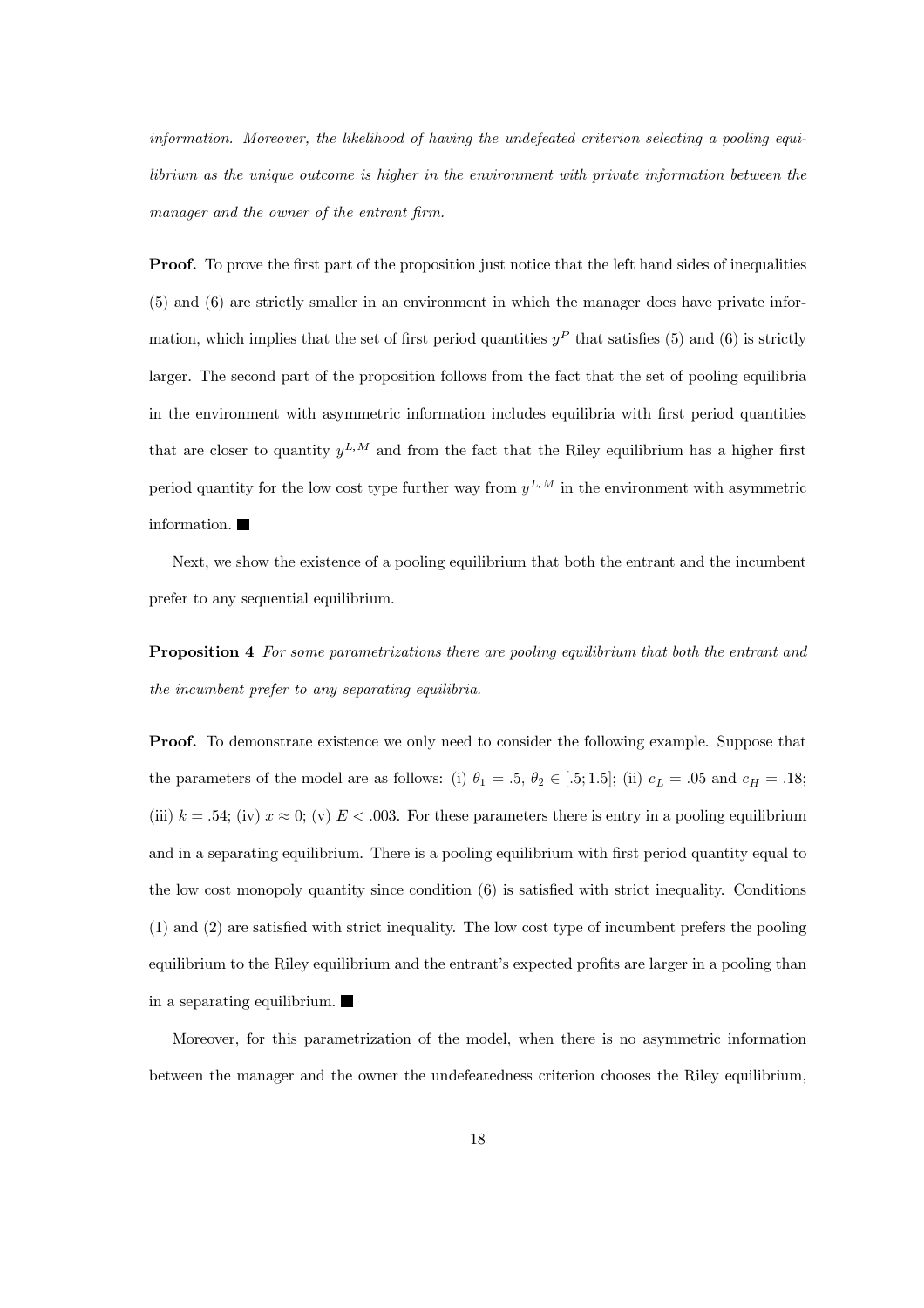and when there is asymmetric information the undefeatedness criterion excludes all separating equilibria.

### V. **CONCLUSION**

This papers establishes, in the context of the entry deterrence model of Milgrom and Roberts (1982), that entry mistakes can happen because the incumbent practices strategic pricing. An entry mistake may be a Pareto outcome. It is shown that if there is an agency problem between the owner and the manager of the entrant firm there may be pooling sequential equilibria with too much entry that are preferred by both the entrant and the incumbent. This result is surprising because it would be expected that the entrant would prefer to know the type of incumbent in the industry before he takes his decision.

The consequences of using a different equilibrium concept are also explored. The traditional refinements of sequential equilibria that satisfy the stability property of Kohlberg and Mertens (1986), like the intuitive criterion, select the Riley equilibrium. More recent refinements that satisfy the undefeatedness property of Mailath, Fujiwara and Postlewaite (1991), do not select the Riley equilibrium if the low cost type of incumbent prefers some pooling equilibrium to the Riley equilibrium. The Riley outcome is characterized by the fact that although the incumbent firm practices limit pricing, entry would occur in precisely the same circumstances as if the entrant had perfect information about the incumbent's cost. In a pooling equilibrium there is more entry than in a situation where the cost of the incumbent firm is public information.

If in addition it is assumed there is an agency problem between the owner and the manager of the entrant firm four other results are obtained. First, the likelihood of having the lex-max criterion selecting a pooling sequential equilibrium instead of the Riley outcome as the unique equilibrium of the game is higher. Secondly, there will be environments in which a pooling sequential equilibrium which is strictly preferred by both types of incumbent and by the entrant is eliminated by the traditional refinements (which choose the Riley outcome as the equilibrium of the game). Thirdly,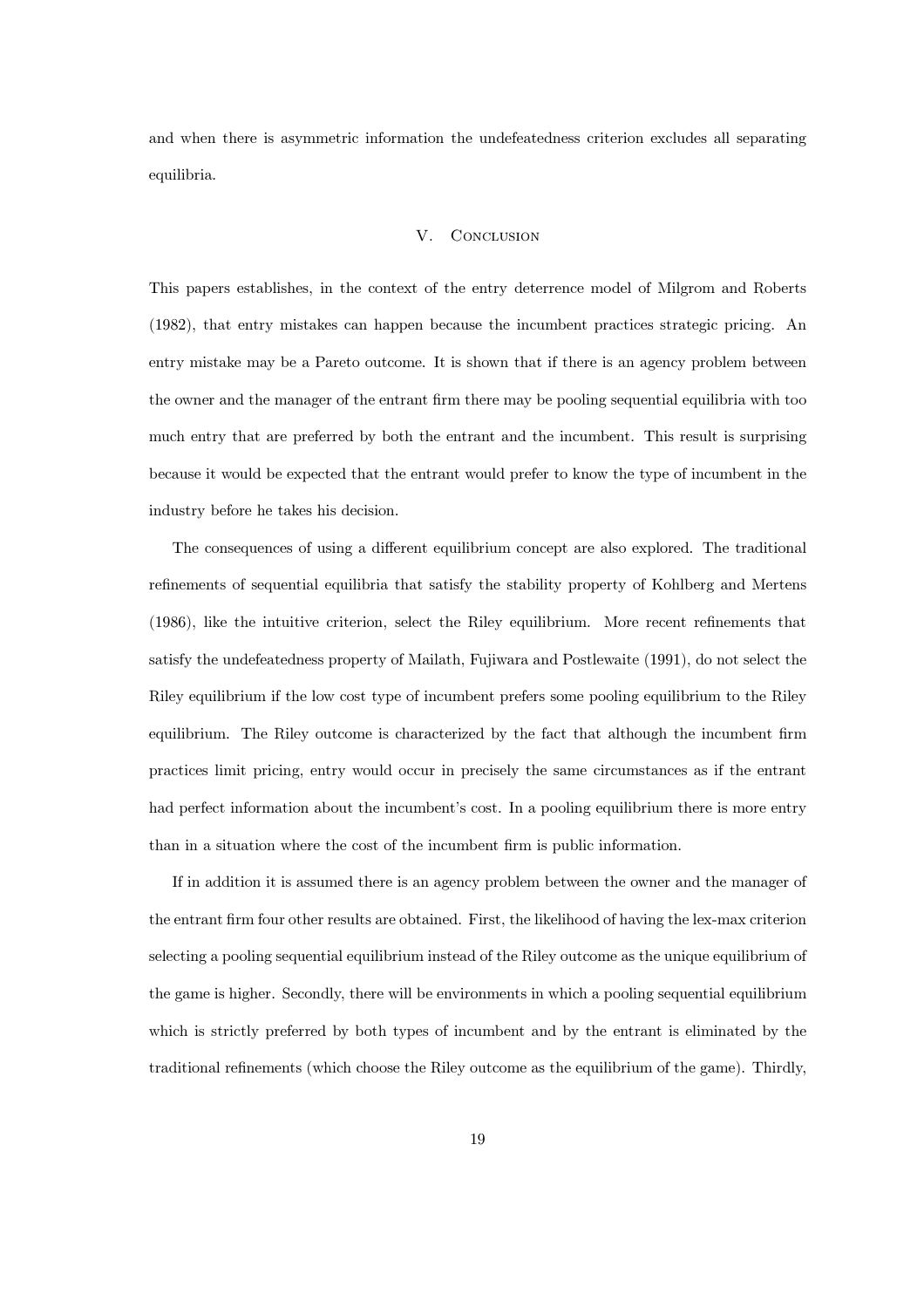the Riley outcome has more limit pricing, the incumbent producing less after entry, the entrant producing more and second period total production higher. Finally, the manager's expected rent is higher in a Rilev equilibrium.

## A APPENDIX

Some more notation is needed to discuss the elimination of pooling sequential equilibria by the intuitive criterion. Let  $V(c_i, y, e) \equiv y(1 - \theta_1 c_i - y) + B(c_i, e)$  be the payoff for the incumbent with cost  $c_i$ , i.e. the sum of period 1's profit and period 2's expected profit, which is a function of the quantity produced in the first period y and the quantity  $e$  the entrant is going to produce in the second period. Define the indifference curve for the  $c_i$  incumbent, for the equilibrium  $(y^*, e^*)$  as,  $\beta(c_i, y^*, e^*) = \{(y, e) : V(c_i, y, e) = V(c_i, y^*, e^*)\}.$ 

We write the slope of the indifference curve  $\beta$  evaluated at  $(u^*, e^*)$  as.

$$
\frac{de}{dy} = -\left(\frac{\partial V(c_i, y^*, e^*)}{\partial y}\right) / \frac{\partial V(c_i, y^*, e^*)}{\partial e}.
$$

It is easy to verify that  $dV/de < 0$ , and so the above derivative being strictly positive is equivalent to  $1 - \theta_1 c_i - 2y > 0$ . Since the indifference curve is bell-shaped and symmetric around the shaft  $y = (1 - \theta_1 c_i)/2$ , there is a pair of quantities  $\bar{y}(c_i, e)$  and  $\underline{y}(c_i, e)$  defined as  $\bar{y}(c_i, e) > (1 - \theta_1 c_i)/2 >$  $\underline{y}(c_i, e)$ , and  $V(c_i, e, \underline{y}(c_i, e)) = V(c_i, e, \overline{y}(c_i, e)) = V(c, \overline{e}, (1 - \theta_1 c_i)/2)$ , where  $\overline{e}$  is the highest quantity the entrant will ever produce. In any sequential equilibrium the  $c_i$  incumbent's expected profit cannot be below the expected profit he receives by choosing  $y = (1 - \theta_1 c_i)/2$ , under the worst conjecture  $\bar{e} = e(u = 0)$  against him. Thus in any sequential equilibrium the first period quantity chosen by the  $c_i$  incumbent must be in the interval  $[\bar{y}, \underline{y}]$ .

A simple computation gives,  $\bar{y}(c_i, e) = \frac{(1-\theta_1 c_i)}{2} + \sqrt{B(c_i, e) - B(c_i, \bar{e})}$  and  $\underline{y}(c_i, e) = \frac{(1-\theta_1 c_i)}{2} - \frac{B(c_i, \bar{e}) - B(c_i, \bar{e})}{2}$  $\sqrt{B(c_i, e) - B(c_i, \bar{e})}$ . It is easy to see that  $\partial B/\partial e < 0$ , which indicates that every type of incumbent has an incentive to signal that he is an efficient producer, and in that way try to convince the entrant to make e small. Furthermore, we obtain  $\partial^2 B/\partial e \partial c_i > 0$  which implies that the marginal benefit from changing the belief of the potential entrant is greater for the more efficient incumbent.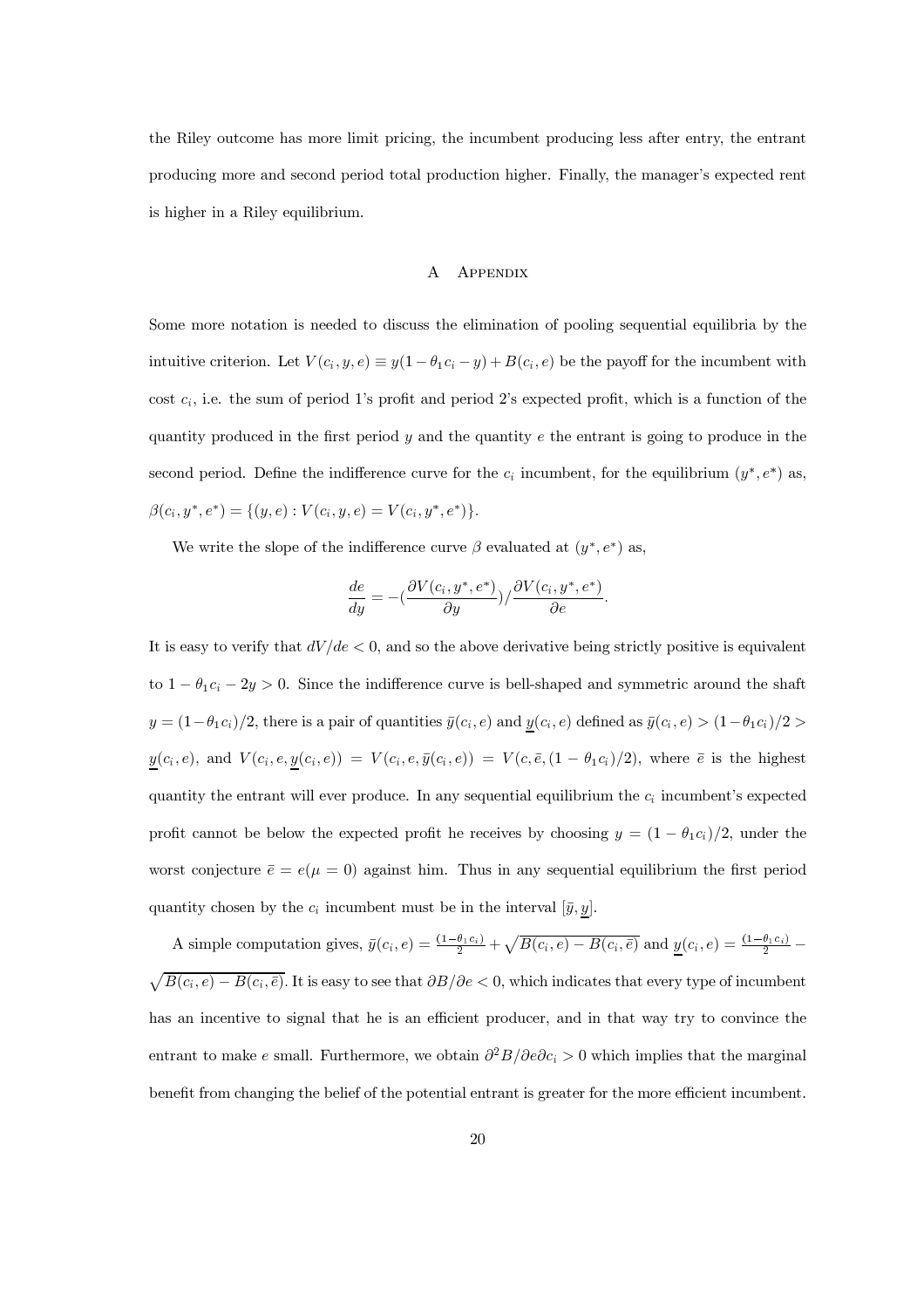Using this result we obtain that  $\partial \bar{y}/\partial c_i < 0$  and  $\partial (\bar{y} - \underline{y})/\partial c_i < 0$ . The above equation implies that the bell shaped region for the maximum utility associated with a particular quantity  $e$ , gets wider as the incumbent becomes more efficient.

Given any pooling equilibrium with first period quantity  $y$ , define  $y''$  to be a first period quantity such that: for  $y < \frac{1-\theta_1 c_H}{2}$ , y'' is such that  $V(c_H, e(\mu = x), y) = V(c_H, e = 0, y'')$  and  $y'' > y$ , and for  $y \ge \frac{1-\theta_1 c_H}{2}$ ,  $y'' = y$ . There is an  $\varepsilon > 0$  such that  $y' = y'' + \varepsilon$  and only the low cost type of incumbent is better off if the entrant's belief is  $\mu = 1$  when the incumbent produces first period quantity  $y'$ . Therefore, the intuitive criterion eliminates all the pooling equilibria.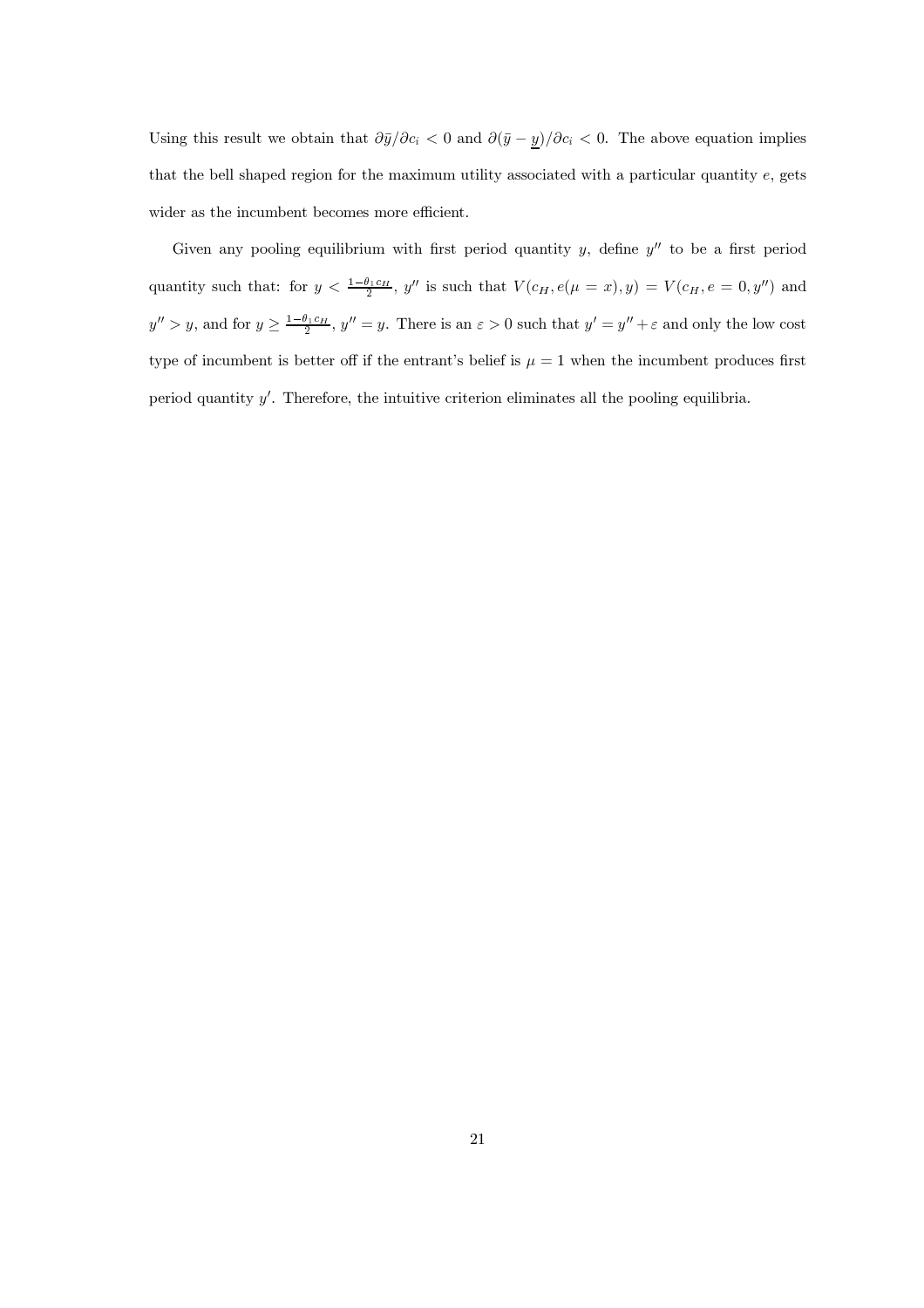# References

Cho, K. and D. Kreps, 1987, "Signaling games and stable equilibria" Quarterly Journal of Economics, vol. 102, 179-221,

Dunne, Timothy, M. Roberts and L. Samuelson, 1988, "Patterns of firm entry and exit in U.S. manufacturing industries", Rand Journal of Economics, vol. 19, 495-515,

Grinblatt, M. and S. Titman, 1998, "Financial Markets and Corporate Strategy", McGraw-Hill Companies, Inc.,

Kreps, D., 1990, "A course in microeconomic theory", Princeton,

Kohlberg, E. and F. Mertens, 1986, "On the strategic stability of equilibria", Econometrica, vol. 54, 1003-1037,

Mata, J., P. Portugal and P. Guimarães, 1995, "The survival of new plants: start-up conditions and post-entry evolution", International Journal of Industrial Organization, 13, 459-481,

Mailath, G., M. Okuno-Fujiwara, and A. Postlewaite, 1993, "Belief based refinements in signaling games", Journal of Economic Theory, 60, 241-276,

Milgrom, P. and J. Roberts, 1982, "Limit pricing and entry under incomplete information: an

equilibrium analysis", Econometrica, vol. 50, 443-452,

Singh, S., M. Utton and M. Waterson, 1998, "Strategic behavior of incumbent firms in the UK", International Journal of Industrial Organization, vol. 16, 229-251,

Smiley, R., 1988, "Empirical evidence on strategic entry deterrence", International Journal of Industrial Organization, vol. 6, pp. 167-180,

Tirole, J., 1988, "The theory of industrial organization", MIT Press,

Varian, H., 1992, "Microeconomic analysis", Norton.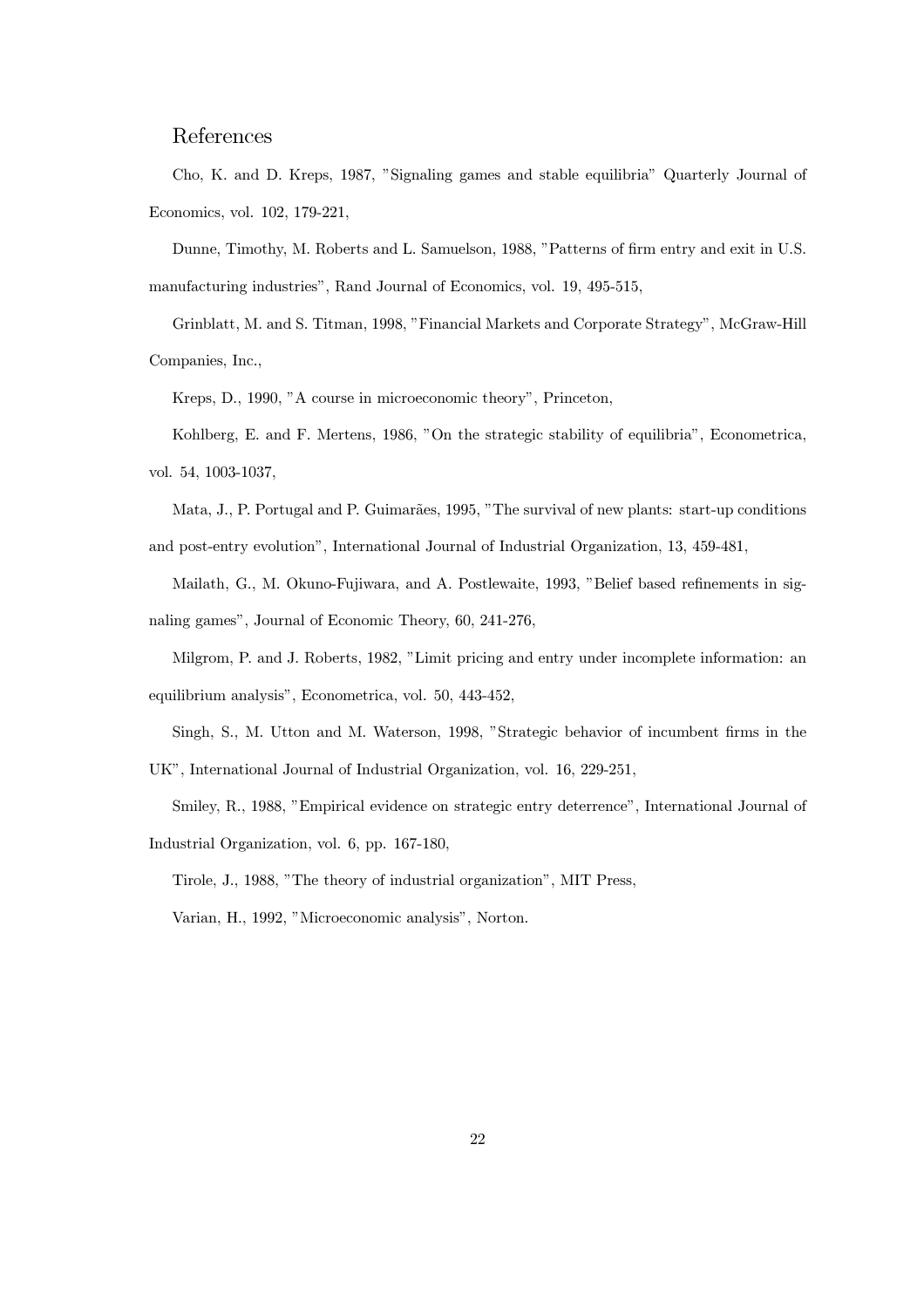# **WORKING PAPERS**

| 1/90  | PRODUTO POTENCIAL, DESEMPREGO E INFLAÇÃO EM PORTUGAL<br>Um estudo para o período 1974-1989<br>- Carlos Robalo Marques               |
|-------|-------------------------------------------------------------------------------------------------------------------------------------|
| 2/90  | INFLAÇÃO EM PORTUGAL<br>Um estudo econométrico para o período 1965-1989, com projecções para 1990 e 1991<br>- Carlos Robalo Marques |
| 3/92  | THE EFFECTS OF LIQUIDITY CONSTRAINTS ON CONSUMPTION BEHAVIOUR<br>The Portuguese Experience<br>- Sílvia Luz                          |
| 4/92  | LOW FREQUENCY FILTERING AND REAL BUSINESS CYCLES<br>- Robert G. King, Sérgio T. Rebelo                                              |
| 5/92  | <b>GROWTH IN OPEN ECONOMIES</b><br>— Sérgio Rebelo                                                                                  |
| 6/92  | DYNAMIC OPTIMAL TAXATION IN SMALL OPEN ECONOMIES<br>- Isabel H. Correia                                                             |
| 7/92  | EXTERNAL DEBT AND ECONOMIC GROWTH<br>- Isabel H. Correia                                                                            |
| 8/92  | BUSINESS CYCLES FROM 1850 TO 1950: NEW FACTS ABOUT OLD DATA<br>- Isabel H. Correia, João L. Neves, Sérgio Rebelo                    |
| 9/92  | LABOUR HOARDING AND THE BUSINESS CYCLE<br>- Craig Burnside, Martin Eichenbaum, Sérgio Rebelo                                        |
| 10/92 | ANALYSIS OF FOREIGN DIRECT INVESTMENT FLOWS IN PORTUGAL USING PANEL<br><b>DATA</b><br>— Luísa Farinha                               |
| 11/92 | <b>INFLATION IN FIXED EXCHANGE RATE REGIMES:</b><br>THE RECENT PORTUGUESE EXPERIENCE<br>— Sérgio Rebelo                             |
| 12/92 | TERM STRUCTURE OF INTEREST RATES IN PORTUGAL<br>— Armindo Escalda                                                                   |
| 13/92 | AUCTIONING INCENTIVE CONTRACTS: THE COMMON COST CASE<br>— Fernando Branco                                                           |
| 14/92 | <b>INDEXED DEBT AND PRODUCTION EFFICIENCY</b><br>- António S. Mello, John Parsons                                                   |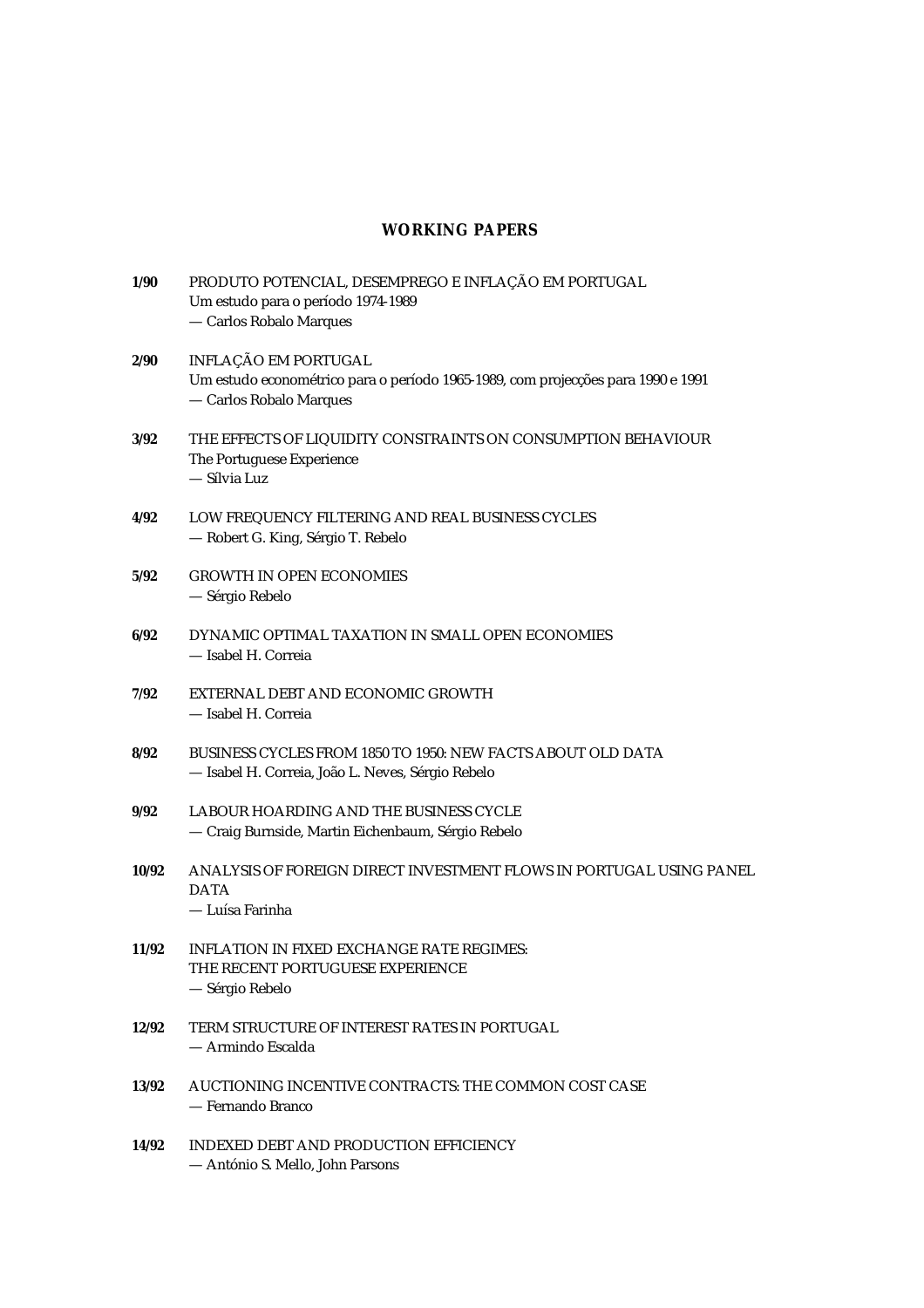| 15/92 | "TESTING" FOR MEAN AND VARIANCE BREAKS WITH DEPENDENT DATA<br>— José A. F. Machado                                                                    |
|-------|-------------------------------------------------------------------------------------------------------------------------------------------------------|
| 16/92 | COINTEGRATION AND DYNAMIC SPECIFICATION<br>- Carlos Robalo Marques                                                                                    |
| 17/92 | FIRM GROWTH DURING INFANCY<br>— José Mata                                                                                                             |
| 18/92 | THE DISTRIBUTION OF HOUSEHOLD INCOME AND EXPENDITURE IN PORTUGAL: 1980<br>and 1990<br>- Miguel Gouveia, José Tavares                                  |
| 19/92 | THE DESIGN OF MULTIDIMENSIONAL AUCTIONS<br>— Fernando Branco                                                                                          |
| 20/92 | MARGINAL INCOME TAX RATES AND ECONOMIC GROWTH IN DEVELOPING<br><b>COUNTRIES</b><br>- Sérgio Rebelo, William Easterly                                  |
| 21/92 | THE EFFECT OF DEMAND AND TECHNOLOGICAL CONDITIONS ON THE LIFE<br><b>EXPECTANCY OF NEW FIRMS</b><br>- José Mata, Pedro Portugal                        |
| 22/92 | TRANSITIONAL DYNAMICS AND ECONOMIC GROWTH IN THE NEOCLASSICAL MODEL<br>- Robert G. King, Sérgio Rebelo                                                |
| 23/92 | AN INTEGRATED MODEL OF MULTINATIONAL FLEXIBILITY AND FINANCIAL HEDGING<br>- António S. Mello, Alexander J. Triantis                                   |
| 24/92 | CHOOSING AN AGGREGATE FOR MONETARY POLICY: A COINTEGRATION APPROACH<br>- Carlos Robalo Marques, Margarida Catalão Lopes                               |
| 25/92 | INVESTMENT: CREDIT CONSTRAINTS, REGULATED INTEREST RATES AND<br>EXPECTATIONS OF FINANCIAL LIBERALIZATION THE PORTUGUESE EXPERIENCE<br>Koleman Strumpf |
| 1/93  | SUNK COSTS AND THE DYNAMICS OF ENTRY<br>— José Mata                                                                                                   |
| 2/93  | POLICY, TECHNOLOGY ADOPTION AND GROWTH<br>- William Easterly, Robert King, Ross Levine, Sérgio Rebelo                                                 |
| 3/93  | <b>OPTIMAL AUCTIONS OF A DIVISIBLE GOOD</b><br>— Fernando Branco                                                                                      |
| 4/93  | EXCHANGE RATE EXPECTATIONS IN INTERNATIONAL OLIGOLOPY<br>— Luís Cabral, António S. Mello                                                              |
| 5/93  | A MODEL OF BRANCHING WITH AN APPLICATION TO PORTUGUESE BANKING<br>- Luís Cabral, W. Robert Majure                                                     |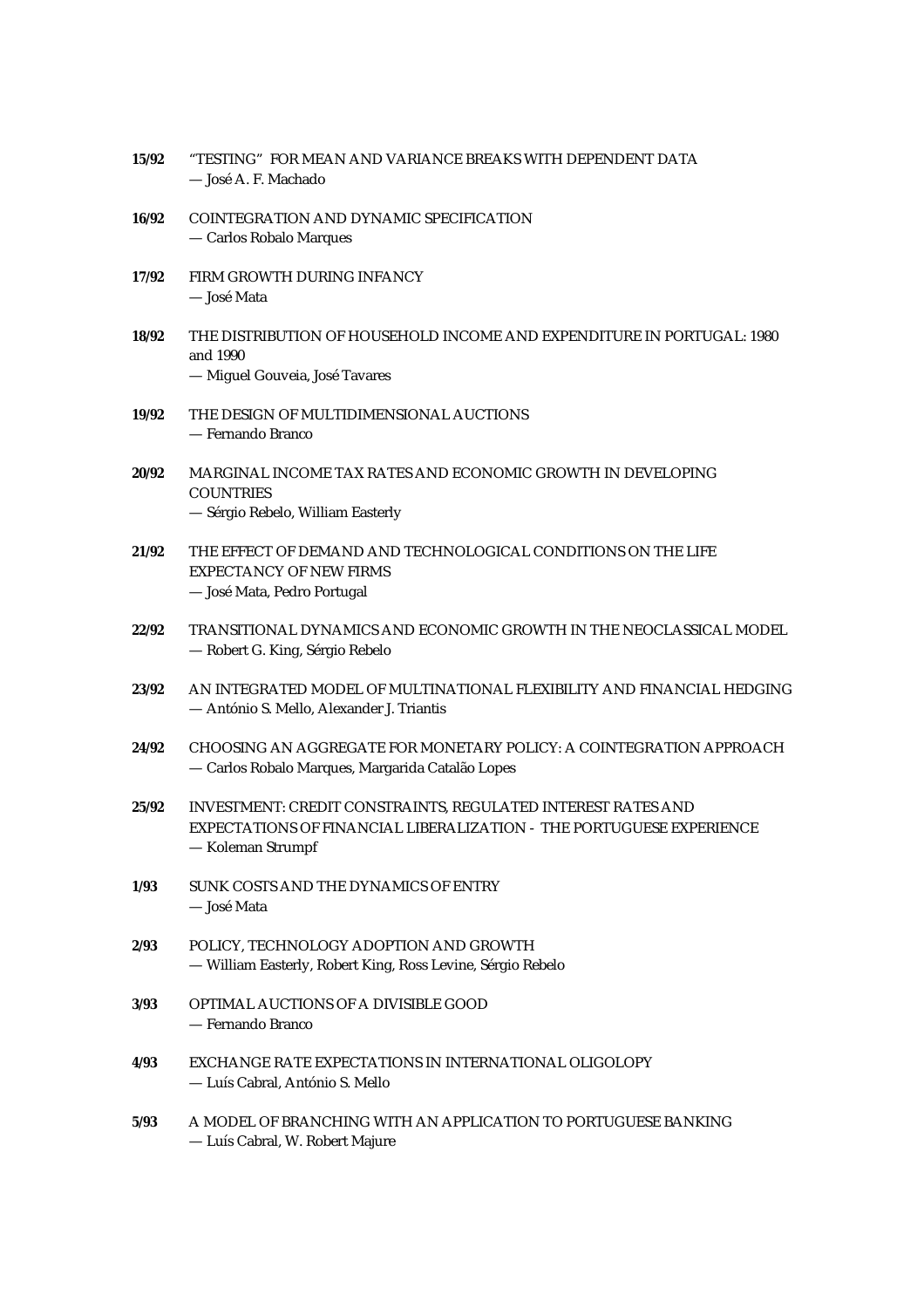| 6/93  | HOW DOES NEW FIRM SURVIVAL VARY ACROSS INDUSTRIES AND TIME?<br>- José Mata, Pedro Portugal                                                                                                   |
|-------|----------------------------------------------------------------------------------------------------------------------------------------------------------------------------------------------|
| 7/93  | DO NOISE TRADERS "CREATE THEIR OWN SPACE"?<br>- Ravi Bhushan, David P. Brown, António S. Mello                                                                                               |
| 8/93  | MARKET POWER MEASUREMENT - AN APPLICATION TO THE PORTUGUESE CREDIT<br>MARKET<br>- Margarida Catalão Lopes                                                                                    |
| 9/93  | CURRENCY SUBSTITUTABILITY AS A SOURCE OF INFLATIONARY DISCIPLINE<br>— Pedro Teles                                                                                                            |
| 10/93 | <b>BUDGET IMPLICATIONS OF MONETARY COORDINATION IN THE EUROPEAN</b><br><b>COMMUNITY</b><br>- Pedro Teles                                                                                     |
| 11/93 | THE DETERMINANTS OF FIRM START-UP SIZE<br>— José Mata                                                                                                                                        |
| 12/93 | FIRM START-UP SIZE: A CONDITIONAL QUANTILE APPROACH<br>- José Mata, José A. F. Machado                                                                                                       |
| 13/93 | FISCAL POLICY AND ECONOMIC GROWTH: AN EMPIRICAL INVESTIGATION<br>— William Easterly, Sérgio Rebelo                                                                                           |
| 14/93 | BETA ESTIMATION IN THE PORTUGUESE THIN STOCK MARKET<br>— Armindo Escalda                                                                                                                     |
| 15/93 | SHOULD CAPITAL INCOME BE TAXED IN THE STEADY STATE?<br>- Isabel H. Correia                                                                                                                   |
| 16/93 | BUSINESS CYCLES IN A SMALL OPEN ECONOMY<br>- Isabel H. Correia, João C. Neves, Sérgio Rebelo                                                                                                 |
| 17/93 | OPTIMAL TAXATION AND CAPITAL MOBILITY<br>- Isabel H. Correia                                                                                                                                 |
| 18/93 | A COMPOSITE COINCIDENT INDICATOR FOR THE PORTUGUESE ECONOMY<br>- Francisco Craveiro Dias                                                                                                     |
| 19/93 | PORTUGUESE PRICES BEFORE 1947: INCONSISTENCY BETWEEN THE OBSERVED<br>COST OF LIVING INDEX AND THE GDP PRICE ESTIMATION OF NUNES, MATA AND<br><b>VALÉRIO</b> (1989)<br>- Paulo Soares Esteves |
| 20/93 | EVOLUTION OF PORTUGUESE EXPORT MARKET SHARES (1981-91)<br>- Cristina Manteu, Ildeberta Abreu                                                                                                 |
| 1/94  | PROCUREMENT FAVORITISM AND TECHNOLOGY ADOPTION<br>- Fernando Branco                                                                                                                          |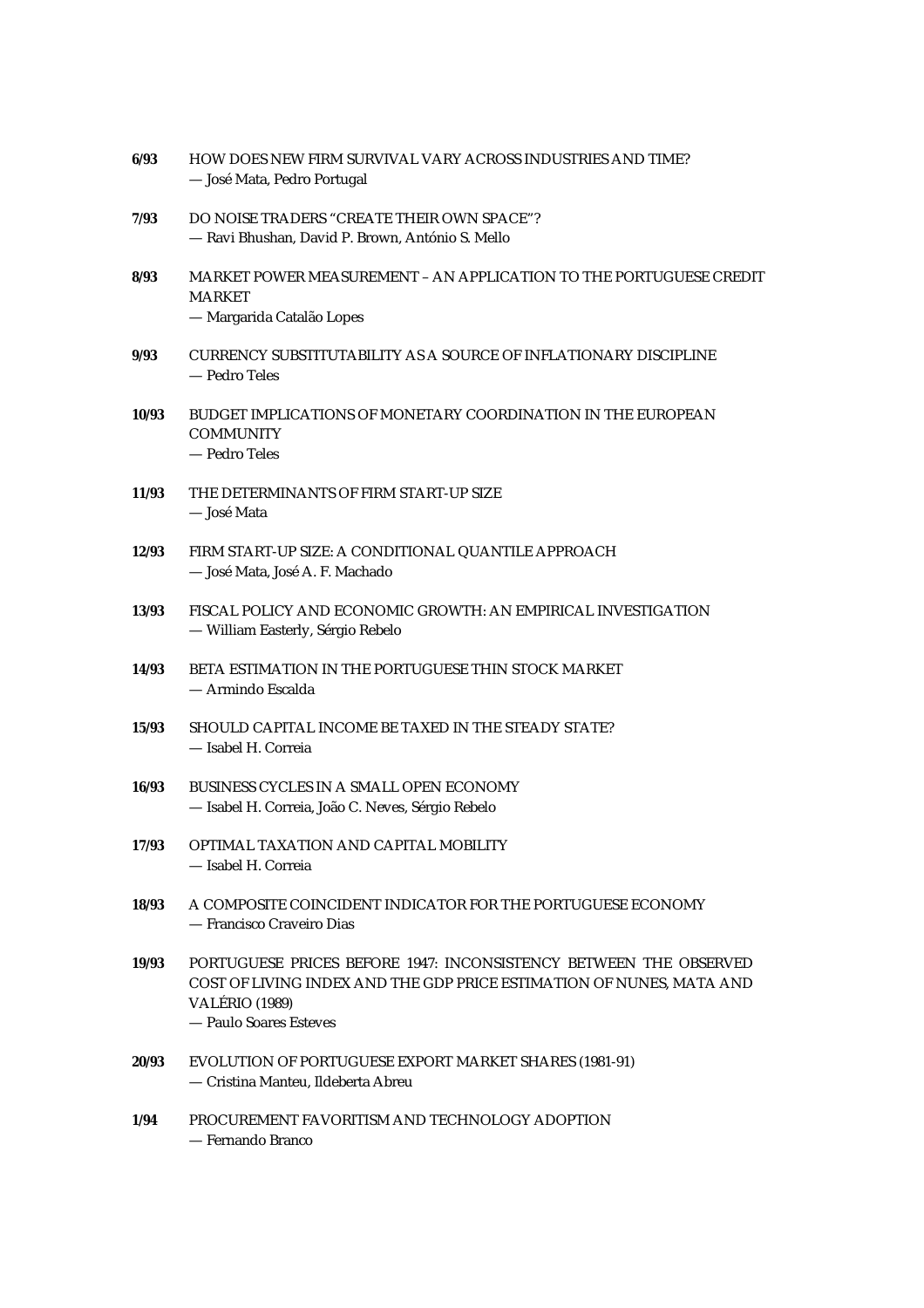| 2/94  | WAGE RIGIDITY AND JOB MISMATCH IN EUROPE: SOME EVIDENCE<br>— Sílvia Luz, Maximiano Pinheiro                                                                        |
|-------|--------------------------------------------------------------------------------------------------------------------------------------------------------------------|
| 3/94  | A CORRECTION OF THE CURRENT CONSUMPTION INDICATOR - AN APPLICATION OF<br>THE INTERVENTION ANALYSIS APPROACH<br>- Renata Mesquita                                   |
| 4/94  | PORTUGUESE GDP AND ITS DEFLATOR BEFORE 1947: A REVISION OF THE DATA<br>PRODUCED BY NUNES, MATA AND VALÉRIO (1989)<br>- Carlos Robalo Marques, Paulo Soares Esteves |
| 5/94  | EXCHANGE RATE RISK IN THE EMS AFTER THE WIDENING OF THE BANDS<br><b>IN AUGUST 1993</b><br>- Joaquim Pires Pina                                                     |
| 6/94  | FINANCIAL CONSTRAINTS AND FIRM POST-ENTRY PERFORMANCE<br>- Paulo Brito, António S. Mello                                                                           |
| 7/94  | STRUCTURAL VAR ESTIMATION WITH EXOGENEITY RESTRICTIONS<br>— Francisco C. Dias, José A. F. Machado, Maximiano R. Pinheiro                                           |
| 8/94  | TREASURY BILL AUCTIONS WITH UNINFORMED BIDDERS<br>— Fernando Branco                                                                                                |
| 9/94  | AUCTIONS OF SHARES WITH A SECONDARY MARKET AND TENDER OFFERS<br>— António S. Mello, John E. Parsons                                                                |
| 10/94 | MONEY AS AN INTERMEDIATE GOOD AND THE WELFARE COST OF THE INFLATION<br><b>TAX</b><br>- Isabel Correia, Pedro Teles                                                 |
| 11/94 | THE STABILITY OF PORTUGUESE RISK MEASURES<br>— Armindo Escalda                                                                                                     |
| 1/95  | THE SURVIVAL OF NEW PLANTS: START-UP CONDITIONS AND POST-ENTRY<br><b>EVOLUTION</b><br>- José Mata, Pedro Portugal, Paulo Guimarães                                 |
| 2/95  | <b>MULTI-OBJECT AUCTIONS: ON THE USE OF COMBINATIONAL BIDS</b><br>— Fernando Branco                                                                                |
| 3/95  | AN INDEX OF LEADING INDICATORS FOR THE PORTUGUESE ECONOMY<br>— Francisco Ferreira Gomes                                                                            |
| 4/95  | IS THE FRIEDMAN RULE OPTIMAL WHEN MONEY IS AN INTERMEDIATE GOOD?<br>- Isabel Correia, Pedro Teles                                                                  |
| 5/95  | <b>HOW DO NEW FIRM STARTS VARY ACROSS INDUSTRIES AND OVER TIME?</b><br>— José Mata                                                                                 |
| 6/95  | PROCUREMENT FAVORITISM IN HIGH TECHNOLOGY<br>— Fernando Branco                                                                                                     |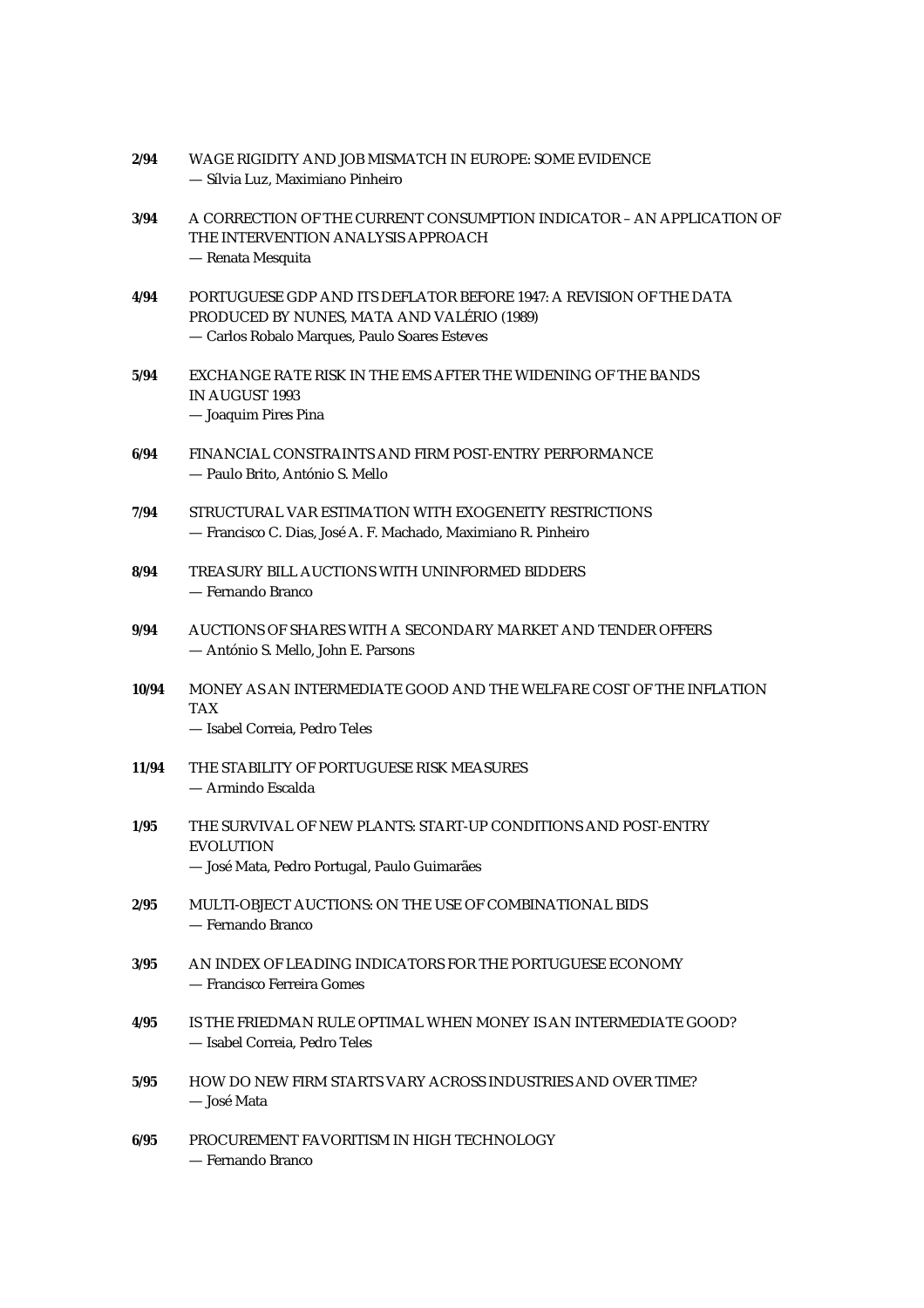| 7/95  | MARKETS, ENTREPRENEURS AND THE SIZE OF NEW FIRMS<br>— José Mata                                                                               |
|-------|-----------------------------------------------------------------------------------------------------------------------------------------------|
| 1/96  | CONVERGENCE ACROSS EU COUNTRIES: INFLATION AND SAVINGS RATES ON<br>PHYSICAL AND HUMAN CAPITAL<br>- Paulo Soares Esteves                       |
| 2/96  | THE OPTIMAL INFLATION TAX<br>- Isabel Correia, Pedro Teles                                                                                    |
| 3/96  | FISCAL RULES OF INCOME TRANSFORMATION<br>- Isabel H. Correia                                                                                  |
| 4/96  | ON THE EFFICIENCY AND EQUITY TRADE-OFF<br>- Isabel H. Correia                                                                                 |
| 5/96  | DISTRIBUTIONAL EFFECTS OF THE ELIMINATION OF CAPITAL TAXATION<br>- Isabel H. Correia                                                          |
| 6/96  | LOCAL DYNAMICS FOR SPHERICAL OPTIMAL CONTROL PROBLEMS<br>— Paulo Brito                                                                        |
| 7/96  | A MONEY DEMAND FUNCTION FOR PORTUGAL<br>— João Sousa                                                                                          |
| 8/96  | COMPARATIVE EXPORT BEHAVIOUR OF FOREIGN AND DOMESTIC FIRMS IN<br><b>PORTUGAL</b><br>— Sónia Cabral                                            |
| 9/96  | PUBLIC CAPITAL ACCUMULATION AND PRIVATE SECTOR PERFORMANCE IN THE US<br>— Alfredo Marvão Pereira, Rafael Flores de Frutos                     |
| 10/96 | IMPORTED CAPITAL AND DOMESTIC GROWTH: A COMPARISON BETWEEN EAST ASIA<br><b>AND LATIN AMERICA</b><br>— Ling-ling Huang, Alfredo Marvão Pereira |
| 11/96 | ON THE EFFECTS OF PUBLIC AND PRIVATE R&D<br>- Robert B. Archibald, Alfredo Marvão Pereira                                                     |
| 12/96 | EXPORT GROWTH AND DOMESTIC PERFORMANCE<br>— Alfredo Marvão Pereira, Zhenhui Xu                                                                |
| 13/96 | INFRASTRUCTURES AND PRIVATE SECTOR PERFORMANCE IN SPAIN<br>- Alfredo Marvão Pereira, Oriol Roca Sagales                                       |
| 14/96 | PUBLIC INVESTMENT AND PRIVATE SECTOR PERFORMANCE: INTERNATIONAL<br><b>EVIDENCE</b><br>- Alfredo Marvão Pereira, Norman Morin                  |
| 15/96 | <b>COMPETITION POLICY IN PORTUGAL</b><br>- Pedro P. Barros, José Mata                                                                         |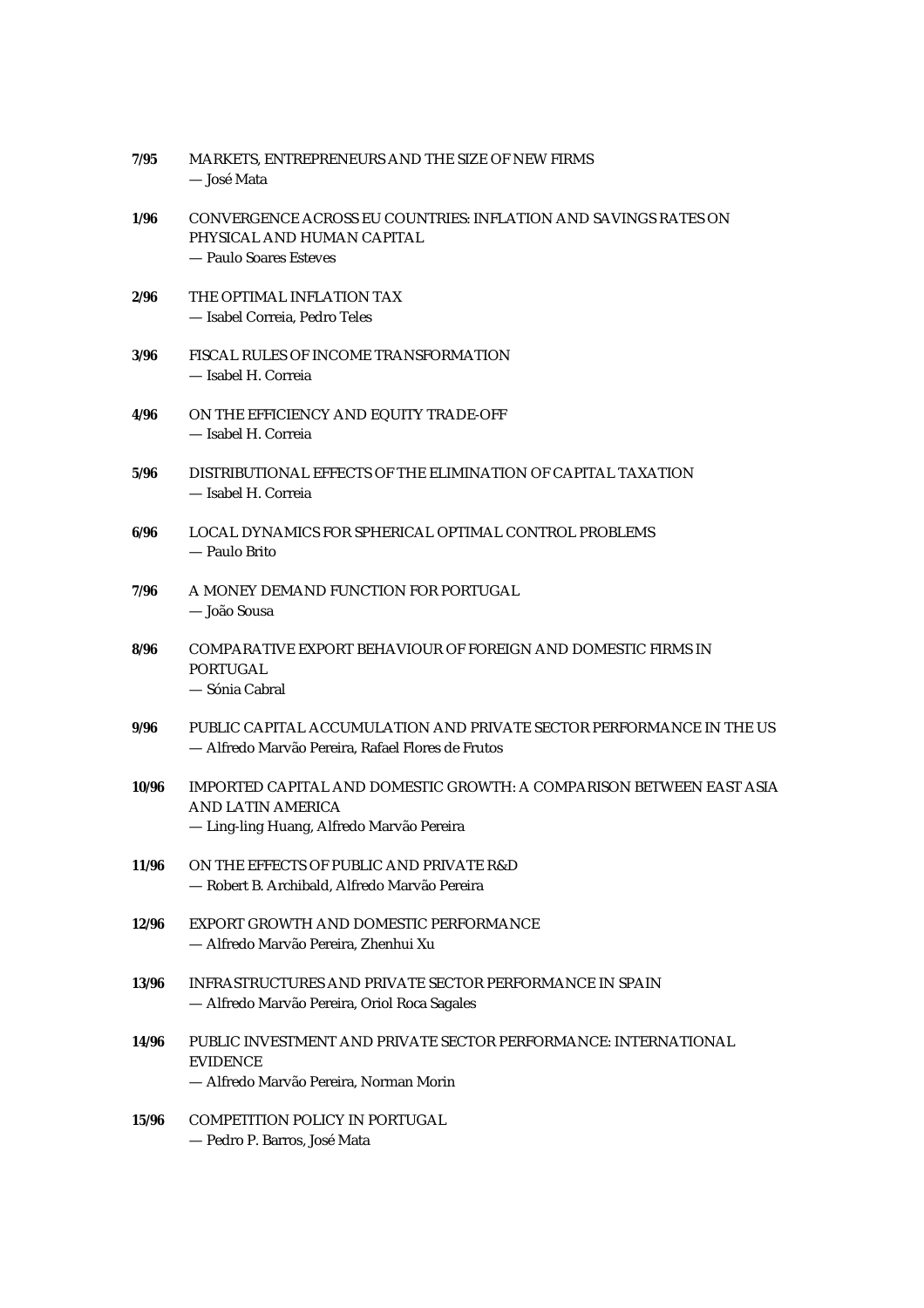| 16/96 | THE IMPACT OF FOREIGN DIRECT INVESTMENT IN THE PORTUGUESE ECONOMY<br>Luísa Farinha, José Mata                                                                            |
|-------|--------------------------------------------------------------------------------------------------------------------------------------------------------------------------|
| 17/96 | THE TERM STRUCTURE OF INTEREST RATES: A COMPARISON OF ALTERNATIVE<br>ESTIMATION METHODS WITH AN APPLICATION TO PORTUGAL<br>- Nuno Cassola, Jorge Barros Luís             |
| 18/96 | SHORT-AND LONG-TERM JOBLESSNESS: A SEMI-PARAMETRIC MODEL WITH<br><b>TIME -VARYING EFFECTS</b><br>- Pedro Portugal, John T. Addison                                       |
| 19/96 | SOME SPECIFICATION ISSUES IN UNEMPLOYMENT DURATION ANALYSIS<br>- Pedro Portugal, John T. Addison                                                                         |
| 20/96 | SEQUENTIAL AUCTIONS WITH SYNERGIES: AN EXAMPLE<br>- Fernando Branco                                                                                                      |
| 21/96 | HEDGING WINNER'S CURSE WITH MULTIPLE BIDS: EVIDENCE FROM THE PORTUGUESE<br><b>TREASURY BILL AUCTION</b><br>- Michael B. Gordy                                            |
| 22/96 | THE BRICKS OF AN EMPIRE 1415-1999: 585 YEARS OF PORTUGUESE EMIGRATION<br>- Stanley L. Engerman, João César das Neves                                                     |
| 1/97  | LOCAL DYNAMICS FOR PLANAR OPTIMAL CONTROL PROBLEMS: A COMPLETE<br><b>CHARACTERIZATION</b><br>- Paulo Brito                                                               |
| 2/97  | INTERNATIONAL PORTFOLIO CHOICE<br>- Bernardino Adão, Nuno Ribeiro                                                                                                        |
| 3/97  | UNEMPLOYMENT INSURANCE AND JOBLESSNESS: A DISCRETE DURATION MODEL<br>WITH MULTIPLE DESTINATIONS<br>- Pedro Portugal, John T. Addison                                     |
| 4/97  | THE TREASURY BILL MARKET IN PORTUGAL: INSTITUTIONAL ISSUES AND PROFIT<br><b>MARGINS OF FINANCIAL INSTITUTIONS</b><br>- Bernardino Adão, Jorge Barros Luís                |
| 5/97  | ECONOMETRIC MODELLING OF THE SHORT-TERM INTEREST RATE: AN APPLICATION<br><b>TO PORTUGAL</b><br>- Nuno Cassola, João Nicolau, João Sousa                                  |
| 6/97  | ESTIMATION OF THE NAIRU FOR THE PORTUGUESE ECONOMY<br>- Carlos Robalo Marques, Susana Botas                                                                              |
| 7/97  | <b>EXTRACTION OF INTEREST RATE DIFFERENTIALS IMPLICIT IN OPTIONS:</b><br>THE CASE OF SPAIN AND ITALY IN THE EUROPEAN MONETARY UNION<br>Rornardino Adão Jorge Rarros Luís |

— Bernardino Adão, Jorge Barros Luís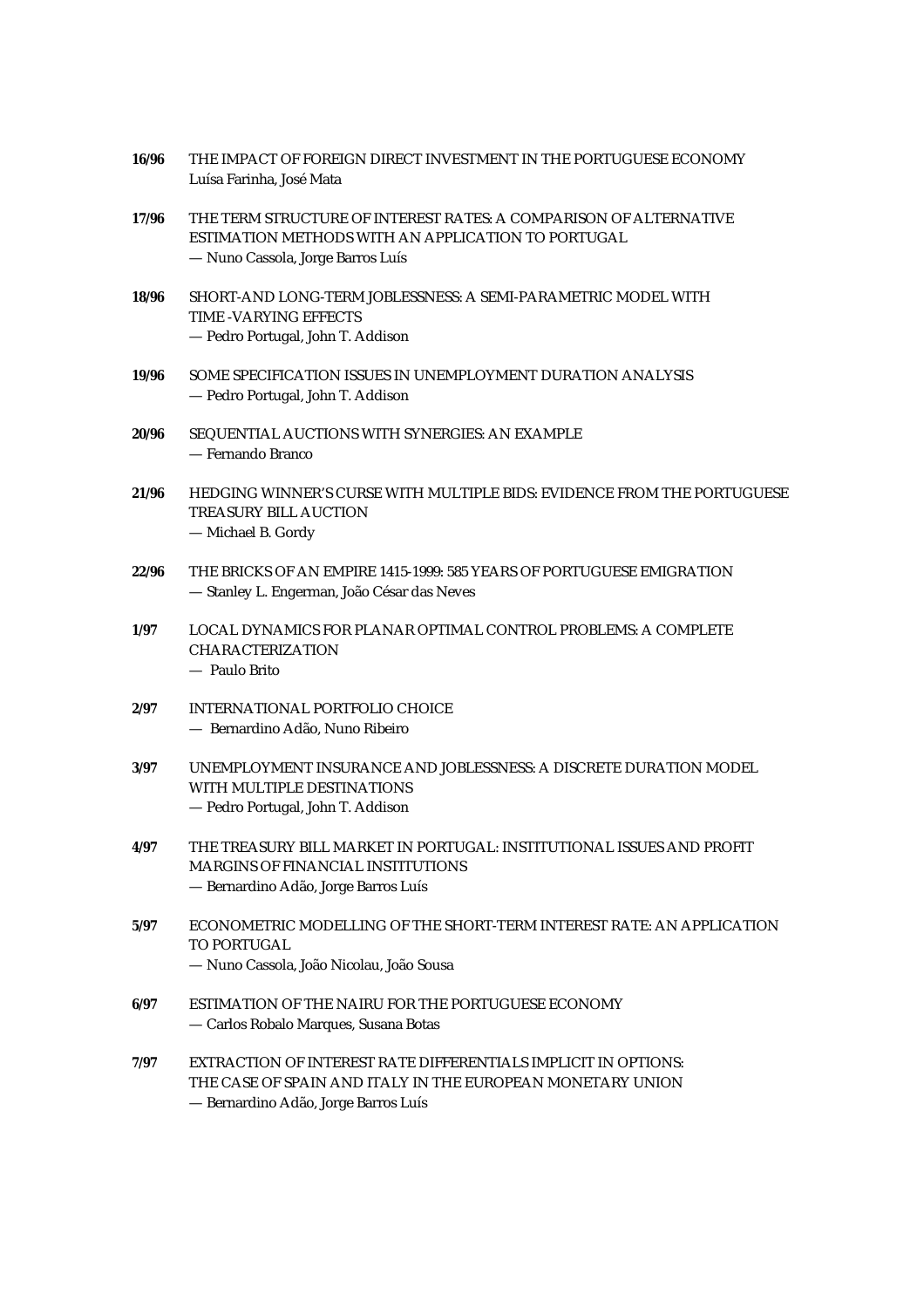| 1/98 | A COMPARATIVE STUDY OF THE PORTUGUESE AND SPANISH LABOUR MARKETS<br>- Olympia Bover, Pilar García-Perea, Pedro Portugal                                                        |
|------|--------------------------------------------------------------------------------------------------------------------------------------------------------------------------------|
| 2/98 | EARNING FUNCTIONS IN PORTUGAL 1982-1994: EVIDENCE FROM QUANTILE<br><b>REGRESSIONS</b><br>- José A. F. Machado, José Mata                                                       |
|      |                                                                                                                                                                                |
| 3/98 | WHAT HIDES BEHIND AN UNEMPLOYMENT RATE: COMPARING PORTUGUESE<br>AND US UNEMPLOYMENT                                                                                            |
|      | - Olivier Blanchard, Pedro Portugal                                                                                                                                            |
| 4/98 | UNEMPLOYMENT INSURANCE AND JOBLESSNESS IN PORTUGAL<br>- Pedro Portugal, John T. Addison                                                                                        |
| 5/98 | EMU, EXCHANGE RATE VOLATILITY AND BID-ASK SPREADS<br>- Nuno Cassola, Carlos Santos                                                                                             |
| 6/98 | CONSUMER EXPENDITURE AND COINTEGRATION<br>- Carlos Robalo Marques, Pedro Duarte Neves                                                                                          |
| 7/98 | ON THE TIME-VARYING EFFECTS OF UNEMPLOYMENT INSURANCE ON JOBLESSNESS<br>- John T. Addison, Pedro Portugal                                                                      |
| 8/98 | JOB SEARCH METHODS AND OUTCOMES<br>- John T. Addison, Pedro Portugal                                                                                                           |
| 1/99 | PRICE STABILITY AND INTERMEDIATE TARGETS FOR MONETARY POLICY<br>- Vítor Gaspar, Ildeberta Abreu                                                                                |
| 2/99 | THE OPTIMAL MIX OF TAXES ON MONEY, CONSUMPTION AND INCOME<br>- Fiorella De Fiore, Pedro Teles                                                                                  |
| 3/99 | OPTIMAL EXECUTIVE COMPENSATION: BONUS, GOLDEN PARACHUTES, STOCK<br><b>OWNERSHIP AND STOCK OPTIONS</b><br>- Chongwoo Choe                                                       |
| 4/99 | SIMULATED LIKELIHOOD ESTIMATION OF NON-LINEAR DIFFUSION PROCESSES<br>THROUGH NON-PARAMETRIC PROCEDURE WITH AN APPLICATION TO THE<br>PORTUGUESE INTEREST RATE<br>- João Nicolau |
| 5/99 | <b>IBERIAN FINANCIAL INTEGRATION</b><br>-Bernardino Adão                                                                                                                       |
| 6/99 | CLOSURE AND DIVESTITURE BY FOREIGN ENTRANTS: THE IMPACT OF ENTRY AND<br><b>POST-ENTRY STRATEGIES</b><br>- José Mata, Pedro Portugal                                            |
| 1/00 | UNEMPLOYMENT DURATION: COMPETING AND DEFECTIVE RISKS<br>- John T. Addison, Pedro Portugal                                                                                      |